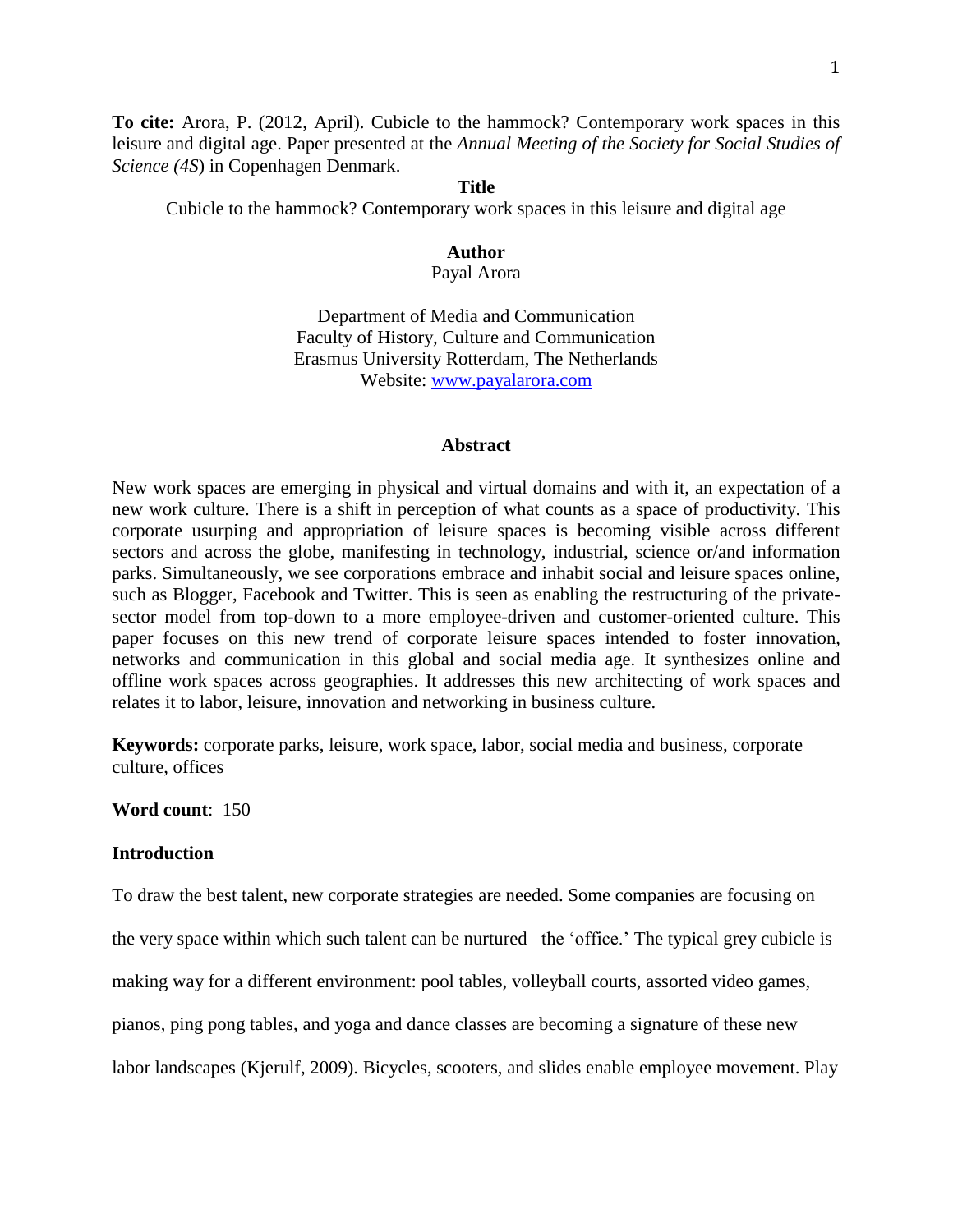is infused in the design and shaping of the reception area and board rooms. The individual company is giving way to an ecology of offices situated in park spaces, resembling more a university campus (Daskalaki, Starab & Imasa, 2008). From cubicle to the hammock, there is a shift in perception of what counts as a space of productivity in today's business market.

It isn't surprising that creative and technology industries like Pixar, Yahoo, Apple and Google have embraced the re-architecting of these new corporate spaces to resemble play spaces (Chang, 2006). Innovation is their business; the less regulating, confining and spatially predictable a work environment is, the more likely it will generate new ideas (Goldstein  $\&$ Luger, 1990). These corporate parks share more with the ethos of public parks, simulating a place which is relatively free from the typical business routine and least marked by institutional pressures; this is seen to contribute to enhanced and creative performance.

Interestingly, these new labor geographies are not confined to the West. Emerging markets have risen dramatically in the last decade and are less viewed as back-offices and bluecollar work spaces and more as drivers of today's global economy (Vaidyanathan, 2008). They are entering the world of business innovation, luring an increasingly global, cross-cultural and diasporic employee base. We see this manifested in ambitious new corporate designs of work spaces, be it the Infosys campus in Mysore, India, that serves as a green oasis for its employees in the din of everyday life to the impressive Shanghai Huawei Technologies Corporate Campus embedded in a lush wetland landscape and is "typical of the strong corporate identity connecting the workplace and nature<sup>1</sup>." Most of these companies are part of a larger industrial, science, or technology park where the concentration of expertise and knowledge is being promoted for regional development (Goldstein & Luger, 1990).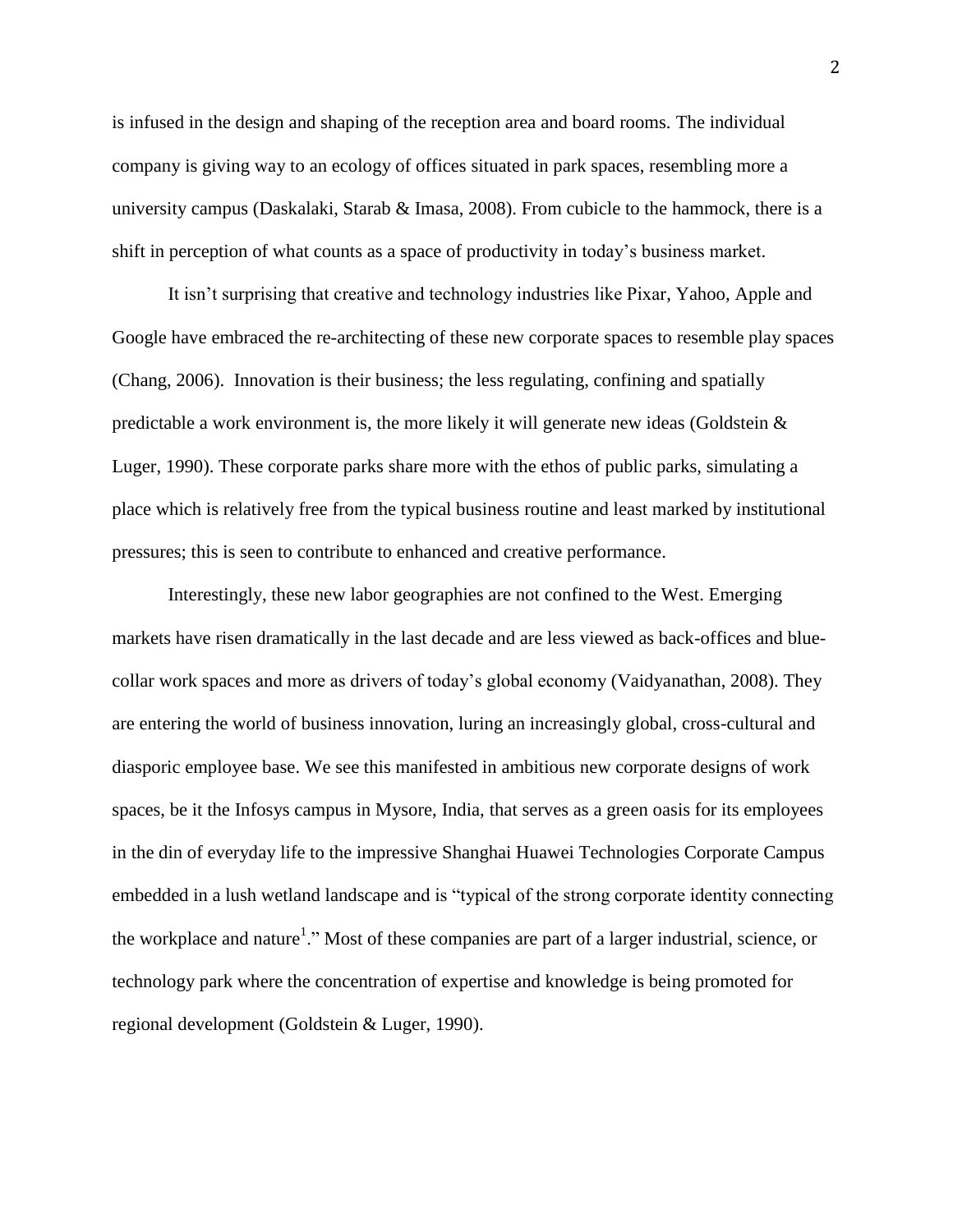Furthermore, this appropriation of leisure space is not endemic to these niche industries but is becoming more commonplace amongst diverse private-sector entities including healthcare record industries. Epic Systems is a good example: situated across 800 acres of former farmland near Wisconsin in Madison, it is a supplier of electronic records for large healthcare providers like the Cedars-Sinai Medical Center in Los Angeles, the Cleveland Clinic, and Johns Hopkins Medicine in Baltimore.

The push to move the nation from paper to electronic health records is serious business. That's why a first look at the campus of Epic Systems comes as something of a jolt. A treehouse for meetings? A two-story spiral slide just for fun? What's that big statue of the Cat in the Hat doing here? Don't let these elements of whimsy fool you 2. (Freudenheim, 2012)

Their incentive to design their corporate space in the manner of a play space is to "draw

programmers who might otherwise take jobs at Google, Microsoft or Facebook."

Hence, we are coming to an understanding of how work productivity, creativity and

innovation are tied to the space within which it arises. Jason Fried (2010) found that most people

got their work done when not at the office:

Companies spend billions on rent, offices, and office equipment so their employees will have a great place to work. However, when you ask people where they go when they really need to get something done, you'll rarely hear them say it's the office… I don't blame people for not wanting to be at the office. I blame the office.

To complicate matters further, we see corporate inhabitation, appropriation and usurpation of leisure space extending to the social media domain. A decade ago, corporations wanted to sue business-bashing bloggers to cease and desist; today, big corporate giants like Microsoft plays host to more than 1,000 in-house web logs where workers can offer opinions on everything from astrology to C++ programming (Gely & Bierman, 2007). "We see blogging as a great opportunity for direct and deep two-way conversations," says Sanjay Parthasaratby, Microsoft's corporate vice president, "we get greater insight into what is going on with key technologies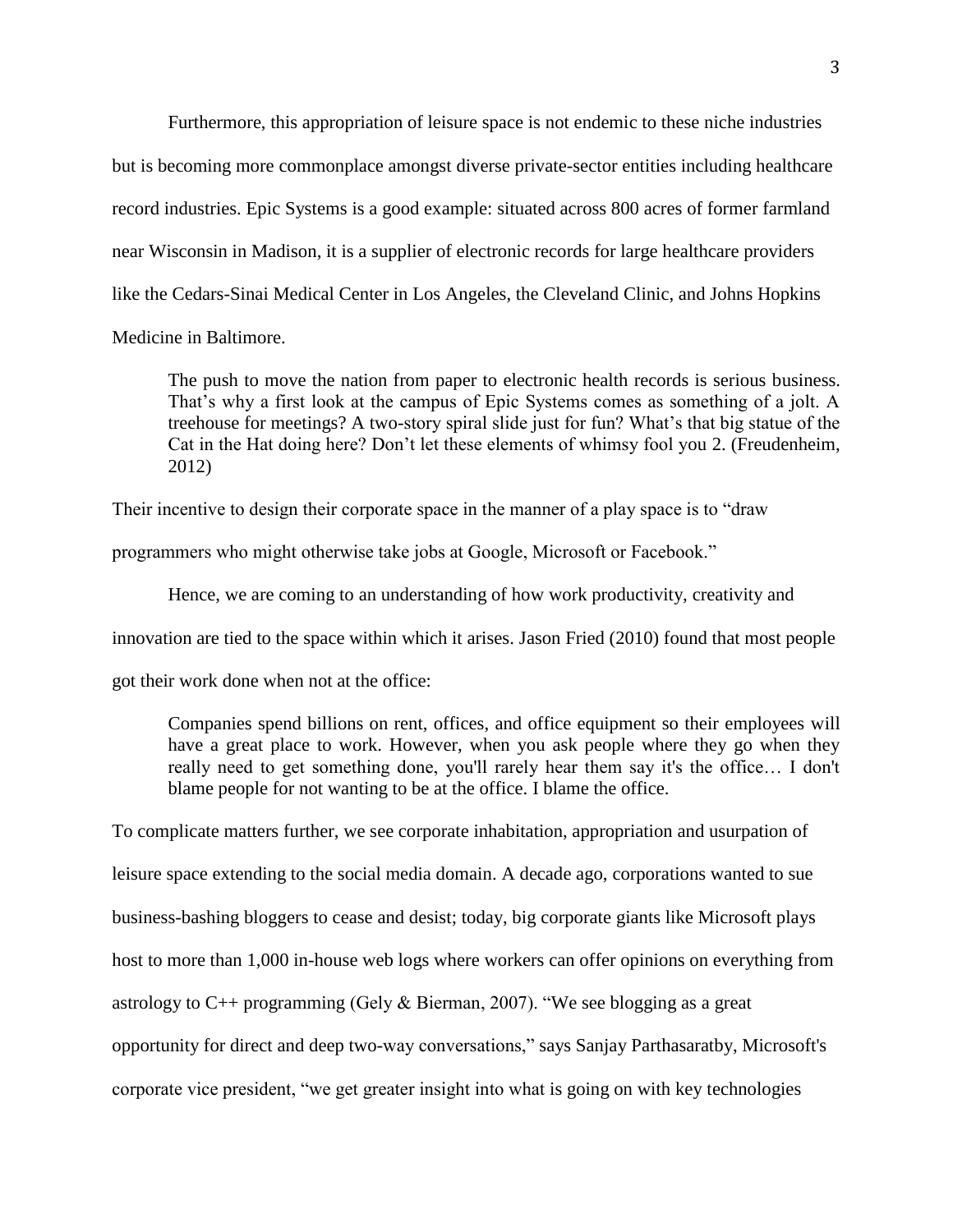inside the company." Blogging has become so popular at Microsoft that the company offers a web clearinghouse to highlight its various blogs and bloggers. Other companies are taking this up such as American Airlines that use blogs to give employees more channels to management or at IBM where employees from 30 countries use blogs to discuss software development projects and business strategies. Also, Hot Topic, a 690 store retail chain, is launching an internal social site for employees to use to share ideas and data.

Also, we see businesses extending their presence virtually on sites conventionally demarcated for online social and leisure purposes such as Twitter and Facebook (Hermann, 2006). This is seen as enabling the restructuring of the private-sector model from top-down to a more employee-driven and client-oriented culture. Further, web zones like LinkedIn are seen to facilitate networks and collaborations amongst employees and companies, the intent being that such connectivity of ideas and people will proliferate new ways of thinking and doing in the business sector (Guerrier & Adib 2003). Interestingly, its digital space has transformed and resembles more a social and leisure venue than a corporate site. Further, we see the rise of digital labor wherein people from across nations work on a project and are paid for their creative input (Howe, 2006). This posits a new challenge in the design of work space as these current corporate sites cater to a temporal, diverse and sporadic global labor market.

Hence, while there are a range of studies relating to organizational space and culture (e.g. Daskalaki, Starab & Imasa, 2008; Sommer, 1983; Urry, 1995), the internationalization and proliferation of industry/technology/ science parks (e.g. Goldstein & Luger, 1990; Phillimore, 1999; Vaidyanathan, 2008), and the private-sector appropriation of social media spaces (e.g. Guerrier & Adib 2003; Hermann, 2006;Terranova, 2000), there are few studies that provide a comprehensive frame to demonstrate linkages and highlight novelties across online and offline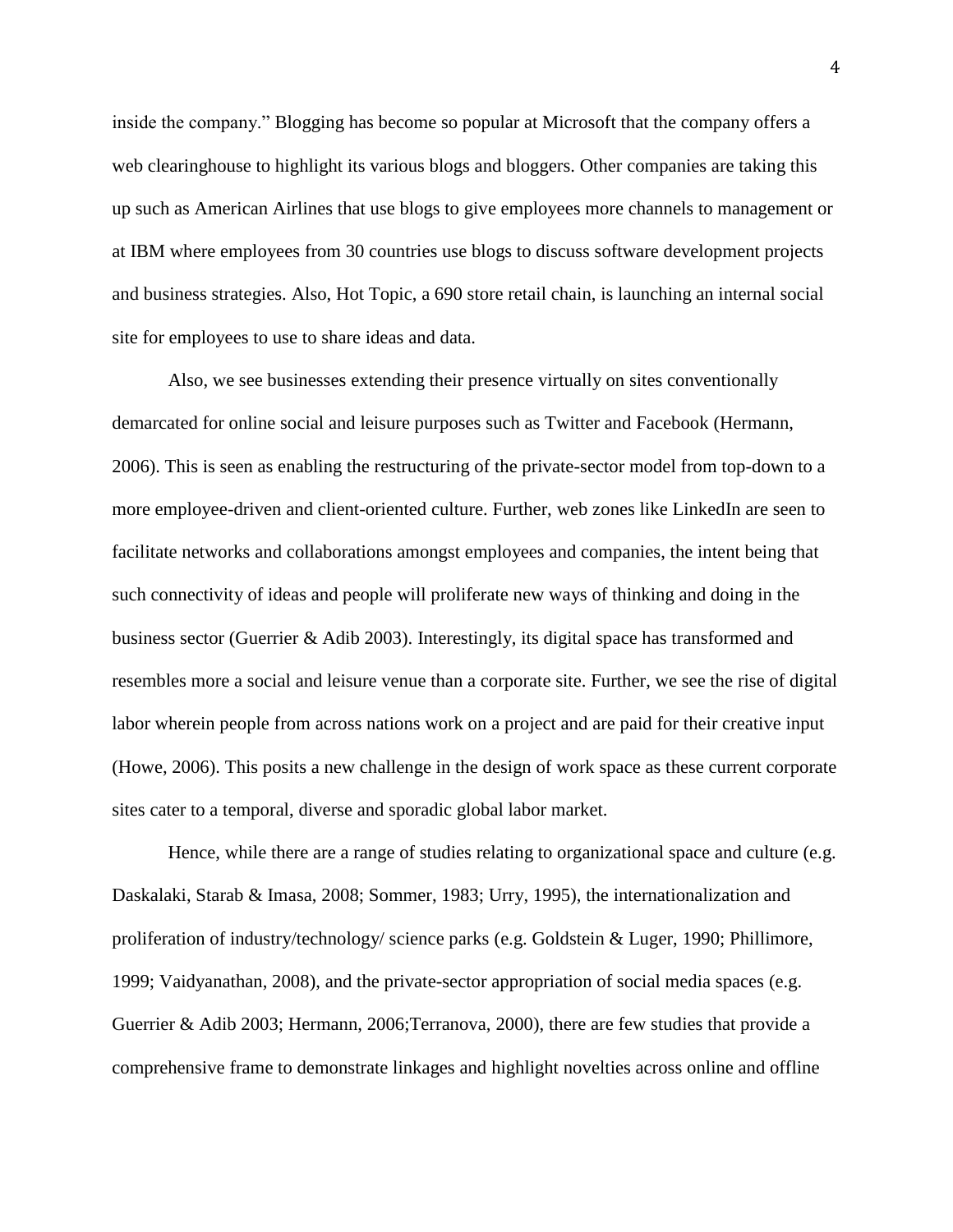corporate leisure spaces. This is essential to gain insight into the diversity, globalization, and spatialization of current business culture. It analyses assumptions of how these new business leisure spaces lead to the proliferating of innovation, and strategic networks and global competitiveness in this social media age. It positions this trend in the historical approach of legitimizing leisure space to increase productivity and brings to question the shift in the relationship between work space and mobility. In other words, it addresses the architecting of business spaces materially and virtually in the  $21<sup>st</sup>$  century and relates it to changing perspectives on labor, leisure and innovation in business culture. It argues that boundaries of work and play are being radically remapped, manifesting in creative new corporate spaces and potentially new organizational cultures.

Thereby, this paper first delves into the physical architectures of corporate landscapes, explaining the growth and proliferation of these business parks across nations and cultures. It situates this in broader relations of work spaces and organizational cultures and the range of actors that contribute to the shaping of such spaces. Following which, this paper sheds light on the virtual architectures of corporate landscapes, explaining how businesses are adopting and shaping Web 2.0 spaces and how it relates to their work cultures. And lastly, a synthesis is created that highlights patterns across both these spaces. Overall, this paper lays the foundation for investigations into assumptions of corporations adopting leisure spaces for innovation, strategic networks and regional development.

# **Physical architectures of the corporate landscape**

Relating work productivity to the physical environment is not new (Mayo, 1933; Homans, 1950, Sommer, 1983). From blue-collar environments such as factories to the white-collar desk job, it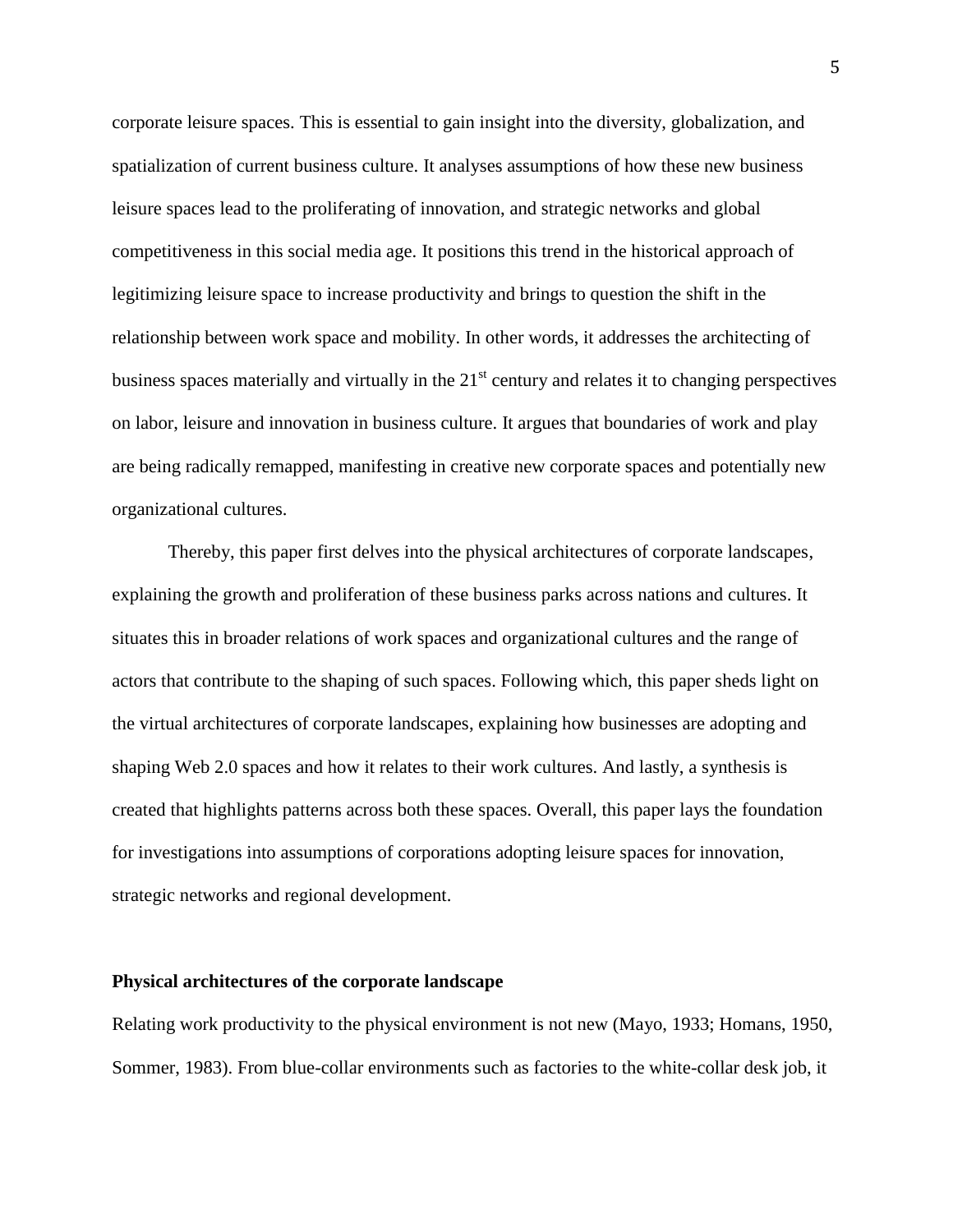is now commonly understood that the way work space is organized has a social impact on employee performance, attitude, and teamwork. The manipulation of a work space has utilitarian and symbolic repercussions; hierarchies and linear thinking can be embedded in the design and shaping of such business spaces, leading to a culture of control, privileging efficiency over creativity (Daskalaki, Starab & Imasa, 2008). Much of the earlier research on organization culture has focused on how spatial arrangements and physical architectures can reveal aspects such as power relations, company values and management styles (Henley, 1977). Further, the emotive aspects evoked by corporate structures has been highlighted (Urry, 1995) to the aesthetic dimension of corporate terrain that functions as emblems of the organization and the State (Guillen, 1997). For example, modernist architecture signaled a new era of scientific advancement and elicited faith in the new corporate and State agenda in the 1970s.

In later studies however, there has been more emphasis on the constructivist approach to these spaces, giving more weight to employee and customer agency:

These behavioral or functionalist approaches have been challenged by more constructivist views that utilize the notion of 'appropriation' to demonstrate how users of space participate in giving meaning to a space. That is, according to constructivist approaches, the individuals (customers) do not only use (or populate) space but also co-construct it and in effect have opportunities to subvert or divert it from its pre-conceived basis. (Daskalaki, Starab & Imasa, 2008, p.50)

Of course, these relations shift and evolve as social engagements, policies, and economies transform, compelling us to view these spatial enactments as more dynamic. Hence, the focus is less about spatial outcomes on corporate culture and more about recognizing the range of boundaries formed, the types of employee and customer participation, and the spectrum of policy interventions that come together to create an existing organizational culture. Hence, while spatial structures of companies can be prescriptive, homogenous, dominating and regimented, users of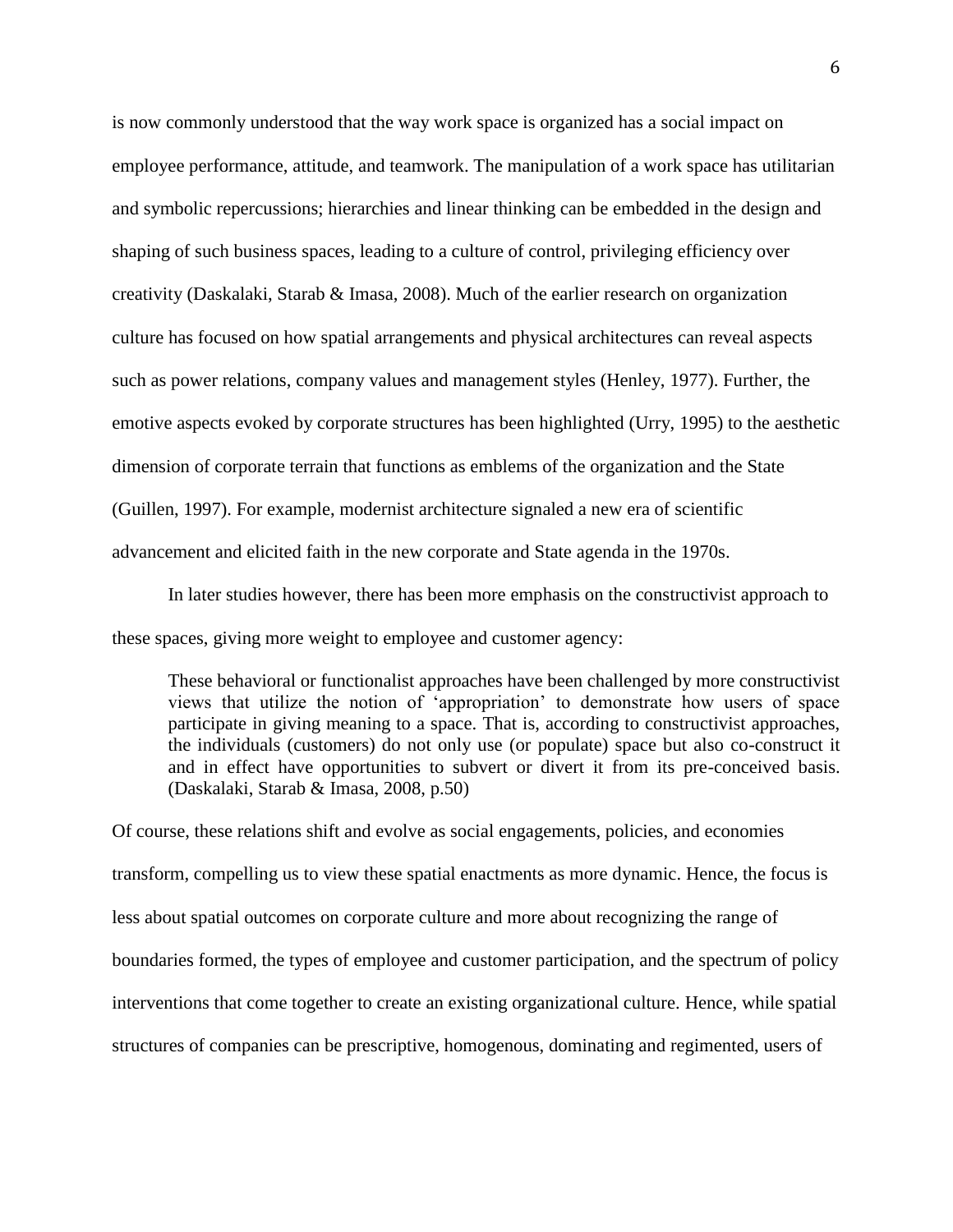such space have the potential and ability to defy, play, circumvent and modify such terrains to create a new space different from the intended corporate design (Legge, 2005).

Further, the organization of space is not just within the specific company but also amongst different corporations. In fact, it has become common practice for companies across cultures and nations to be clustered together as part of the State drive to promote regional development, knowledge transferability and circulation (Goldstein & Luger, 1990; Phillimore, 1999). These corporate parks or what Castells and Hall (1994, p. 224) term as 'technopoles' are meant to serve as incubators for innovation and strategic terrain to foster networks and synergies with universities and other private-sector companies. Their signature is their leisure space with greenery, cafes, sport areas and other recreational facilities. With incubation however, comes the challenge to control and secure essential measures to protect and insulate corporate ideas:

The ease of interaction among park enterprises is a function of the physical layout of a park, the extent of planned events such as colloquia, seminars, and so on, and the internal policy of park tenants. Park enterprises might prefer minimal, or tightly controlled, opportunities for external interaction in order to minimize labor force raiding and the leaking of innovation to competitors. (Goldstein & Luger, 1990, p. 73)

In essence, these parks, also known as research, science, industry, technology, and/or information parks, originated in western nations such as the US and the UK in the 1980s. They were often affiliated with academic or research institutions and have served as 'park' models to emulate across Europe and Asia (Vaidyanathan, 2008). In fact, corporate parks are a global phenomenon. East Asian countries such as Taiwan, South Korea, Hong Kong, and Malaysia have started such parks, generally referred to as technology parks, and have been successful in attracting foreign investment and promoting growth of knowledge-based industries in these countries. Or take for instance Russian parks (Kihlgren, 2003) that came to being in 1997 due to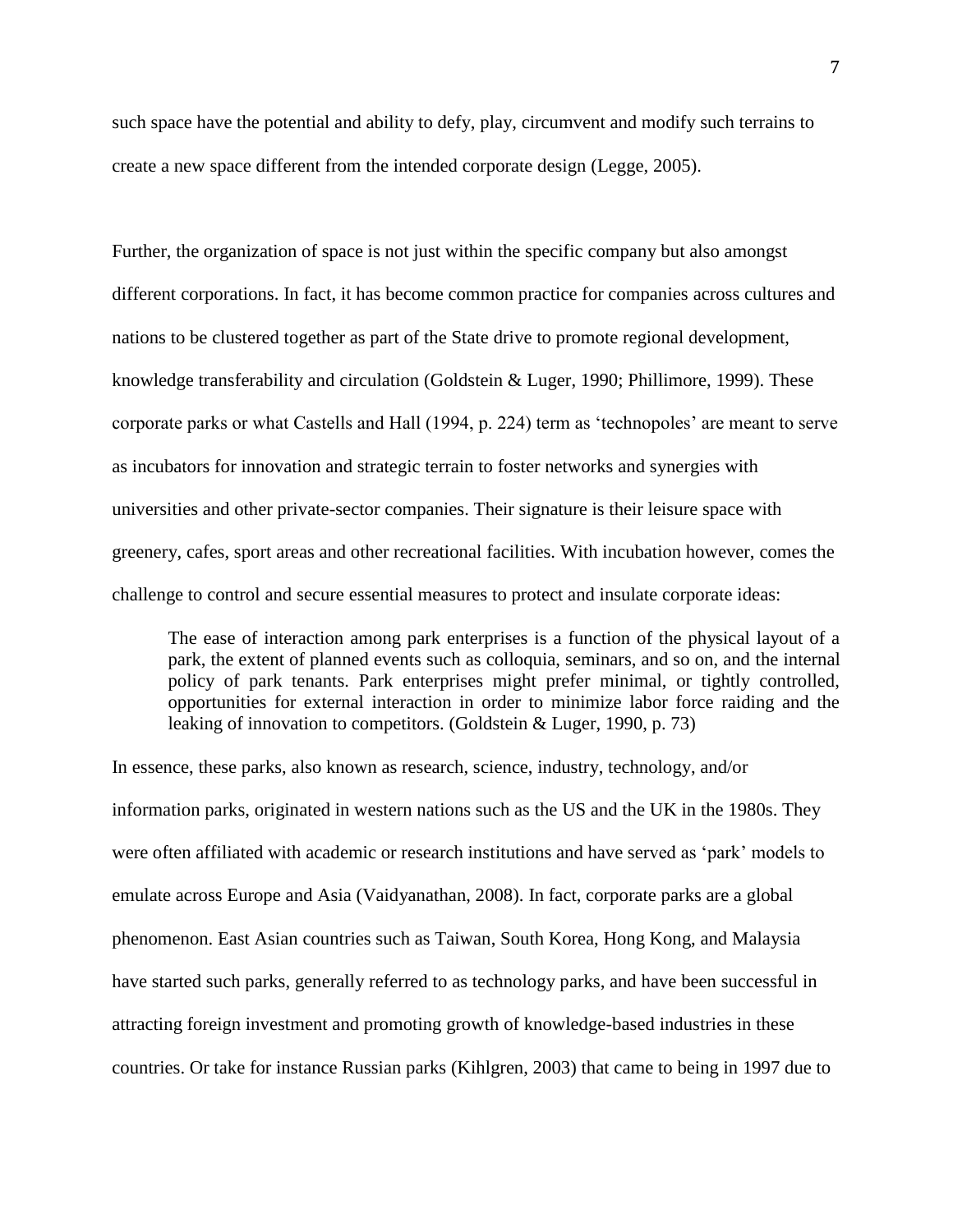the State policy for 'Promotion of Innovation.' The program was geared towards the creation of a network of innovation centers in regions with high scientific, technological and innovative potential.

What was found however was that these science parks were not automatically leading to globally competitive products and services but did however serve as hubs of general business support and foster a collective corporate culture: "science parks should be seen more as service organizations providing a range of business support facilities to technology-based firms than as centers of scientific excellence" (Kihlgren, 2003, p.75). In fact, this causal link of architecting corporate spaces as 'park' spaces leading to innovation has been viewed as problematic. Massey et al. (1992) critiqued this trend as 'high-tech fantasies' accusing the State and corporate entities of being delusional in their beliefs that mere proximity through the clustering of companies within park spaces could lead to creativity in their specific industry.

However, many have brought up the case of the Silicon Valley in California to counter such criticisms on the low impact of corporate clustering on innovation (Saxenien, 2006); the Silicon Valley in fact has served as a motivating factor for governments and businesses alike to replicate this corporate landscape in their own nations. Yet, when examined, it was seen that it wasn't merely due to proximity but other policy, and context specific factors that contributes to the unique success of the Silicon Valley environment.

Today Silicon Valley owes its prestige and success not so much to the 'entrepreneurial spirit from below' as to the presence of information technology (IT) giants like Intel, Cisco, Hewlett Packard and Sun, well-funded research institutes, and a network of assemblers with an extraordinarily high percentage of migrants and women workers employed at low wages under poor working conditions. If there is an overarching characteristic of Silicon Valley, it is the absence of unions or other forms of organized social resistance. From this point of view, Silicon Valley can indeed be seen as a role model. (Hermann, 2006; p.67)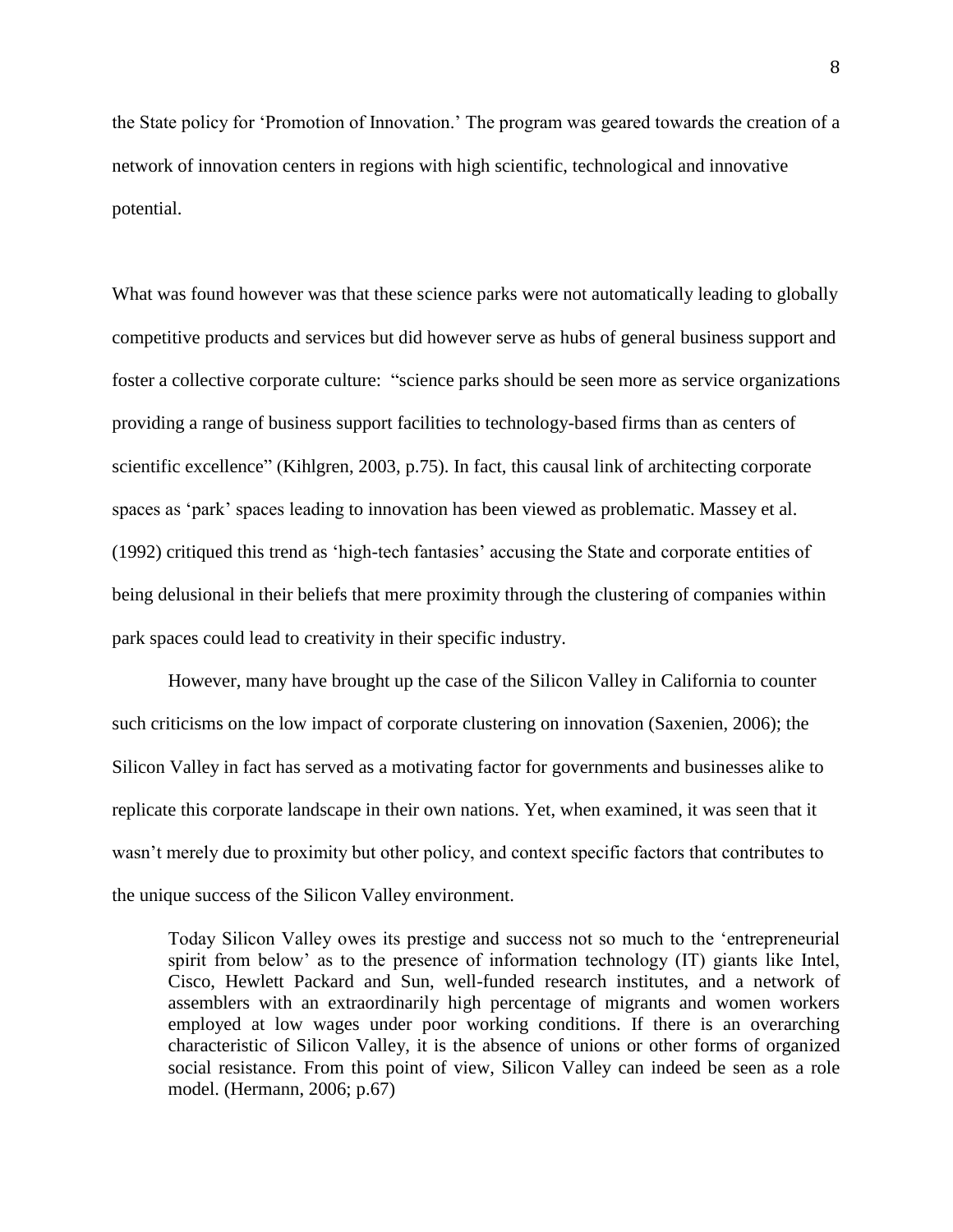Linked with this phenomenon is another related expectation that these parks would naturally serve as extensions of academia, helping with knowledge transfer and circulation. However, these science and technology parks, although resembling university campuses, have been criticized for relying on "an outdated linear model of innovation, which assumes that scientific knowledge can be transferred unproblematically from a research university to an adjacent park for development" (Phillimore, 1999, p. 673). Survey evidence from firms located on Dutch and Belgian science parks indicate that only 37% of firms in the former and 16% in the latter attribute their origins to universities (Feldsenstein, 1994). However, in the US, the variation across individual parks is very great. Goldstein and Luger (1990) have found that over 120 spinoff companies in the vicinity of the Stanford Research Park have university antecedents whereas for the Research Triangle Park the number of university spin-offs is virtually non-existent.

Furthermore, it was found that geographical proximity between a university and a science park was alone likely to count for very little in promoting technology transfer. However, Vedovello (1997) showed that although formal links were not strengthened by the park relationship, informal and human resource links were enhanced by geographic proximity. Also, the very nature of these park spatial designs is in being isolated and removed from urban centers. The rationale here is that isolation fosters synergies through a captured market. What was found however was that innovation is "most likely to happen in dense urban networks" instead of these artificial work enclaves which are in general low-density and homogenous in demographic, design and structure (Castells & Hall, 1994, p. 226). Basically, there is a push to examine relations and networks within these park spaces as less causal and predictive and also, to broaden the spectrum of actors that we need to focus on. In other words, our study of science/technology park spaces should include interactions also amongst parks in different nations and cultures, as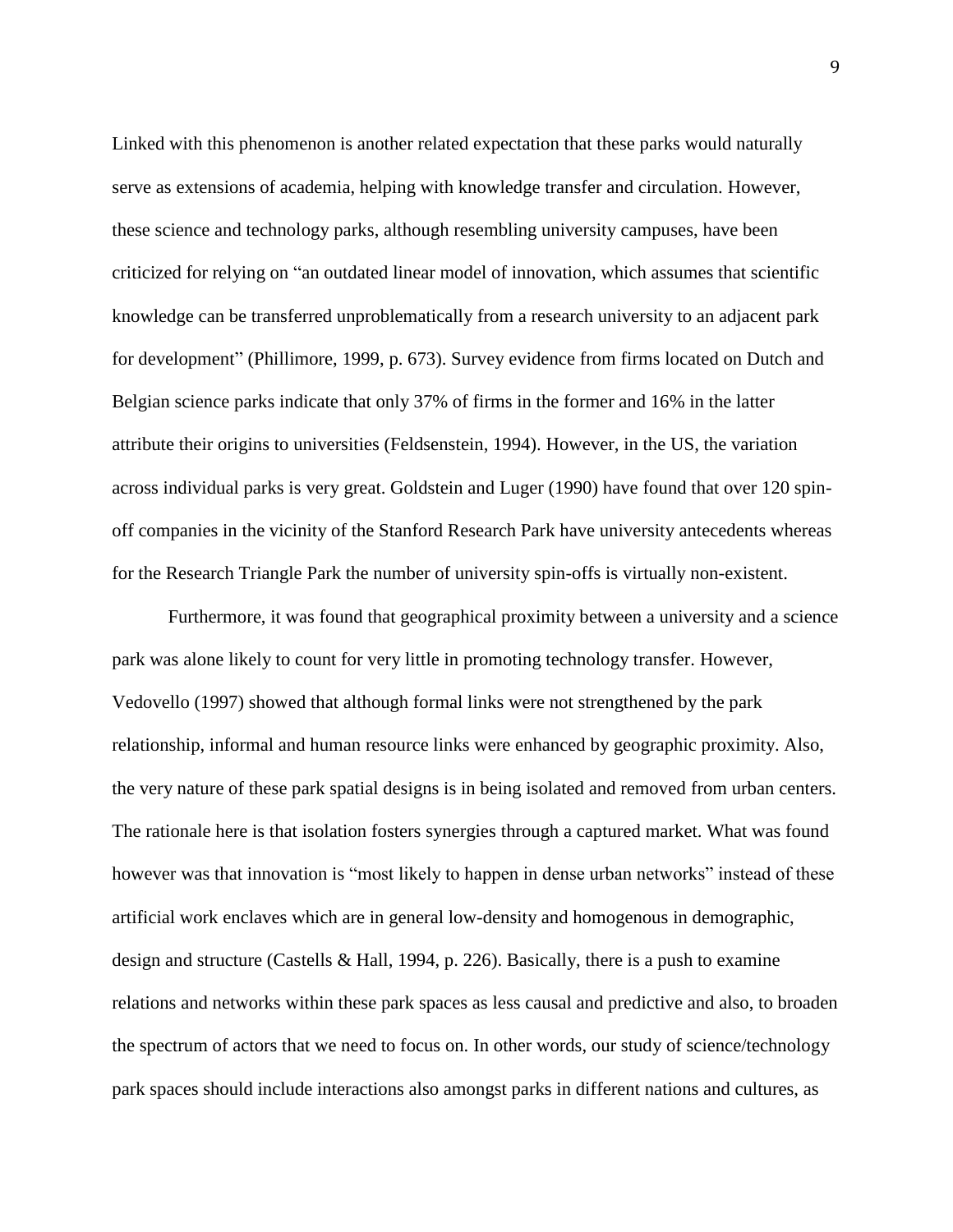well as with diverse transnational government entities. This will provide a richer, more complex picture of interaction and networking within these work spaces.

Interestingly, while there is little evidence of western park spaces leading to innovation, knowledge transfer and strategic networks, parks in emerging markets seem to be demonstrating a different kind of potential. For example, the techparks and biotech parks in India have gained a good deal of attention in their impact on the Indian economy, making it arguably the Silicon Valley of the world (Vaidyanathan, 2008). After the economic liberalization of 1991, the government of India established the software technology parks of India (STPI) scheme and opened numerous software parks around the country. Contrary to earlier findings on corporate parks in the west being less effective in fostering innovation and synergies, these emerging market parks seem to be thriving. This highlights the critical need to expand our contextual frame of reference beyond the west in understanding contemporary work spaces:

While Asian countries in general and India in particular, have imitated the park model, there are striking differences between their technology parks and the science parks in the west. These differences are important for comparative purposes and for a broader understanding of high-technology growth in India. Regarding such differences, most of the technology parks in India are specific to one sector such as information technology (IT) or biotechnology (biotech), and some of the technology parks are highly specialized within a sector. As well, a majority of the technology parks in India are not associated with any university. Finally, similar to the technology parks in Taiwan and Singapore, technology parks in India are export oriented whereas the science parks in the west are focused on R&D. (Vaidyanathan, 2008, p. 286)

These incubation park facilities, popularly known as 'plug-and-play,' allow for these centers to engage and interact in a seamless and creative way. These parks are also marked by their ample green landscapes usually spread over 300 acres or more. Cafes, gyms, yoga centers and basketball courts dot this terrain. Take for example the International Tech Park (ITP) in Bangalore that was opened in 2000. ITP is a joint venture involving Tata Industries, the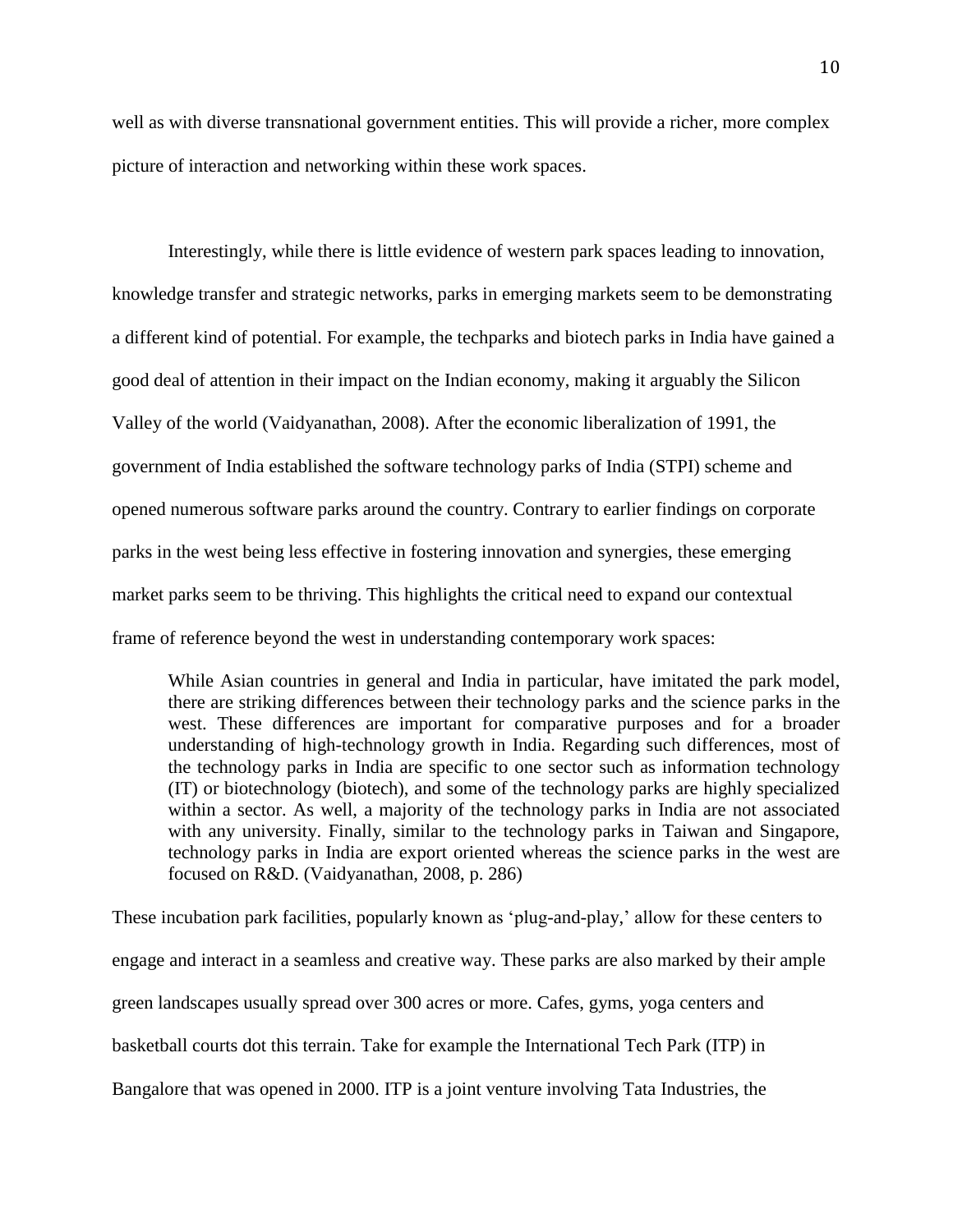Singapore Consortium, and the Karnataka Industrial Areas Development Board (Vaidyanathan, 2008). It is located in Whitefield, which is 18 km from the center of Bangalore and is spread over 65 acres with a capacity of 2 million square feet:

It is the first work-live-play park integrating office, retail, residential and recreational facilities in a single location. It offers standard IT park facilities such as plug-and-play as well as infrastructure such as security and fire protection systems, seamless telecommunication networks, optical fiber connectivity and a dedicated power plant. ITPB currently hosts over 120 companies in the fields of IT and ITES, software development telecommunications, electronic and other hitech industries and employs over 19,000 professionals. (p. 289)

Similarly, if we look at China, the first national science and technology industrial park (STIP) Beijing Zhongguancun was approved by the Chinese State Council in 1988, followed by 27 national parks in 1992 (Zhang & Sonobe, 2011). According to the Statistics Report of the China Torch High Technology Industry Development Center, there were 43,249 high-tech firms in China in 2006, and 27,293 were on-park and 15,956 were off-park, "while the on-park firms are clustered in STIPs, the off-park firms are scattered. Another important difference is that on-park firms are more favorably treated by the government than off-park firms" (p. 4). Strong policy and government incentive transforms these work spaces into innovative hubs by attracting the best and the brightest due to their superior work environment and unique privileges afforded by the State, giving them an advantage over other non-park corporate spaces.

Overall in these last few decades, corporate parks have exponentially sprung up across nations and are a popular option of organizing work spaces due to the persistent belief in fostering innovation and business networks. These parks share the common goal of providing ample leisure landscapes and activities within these arenas, blending work with play. In fact, the creation of corporate domains as play spaces has come to the forefront in recent years with the emphasis on promoting entrepreneurship (Hjorth, 2004). Here, entrepreneurship is described as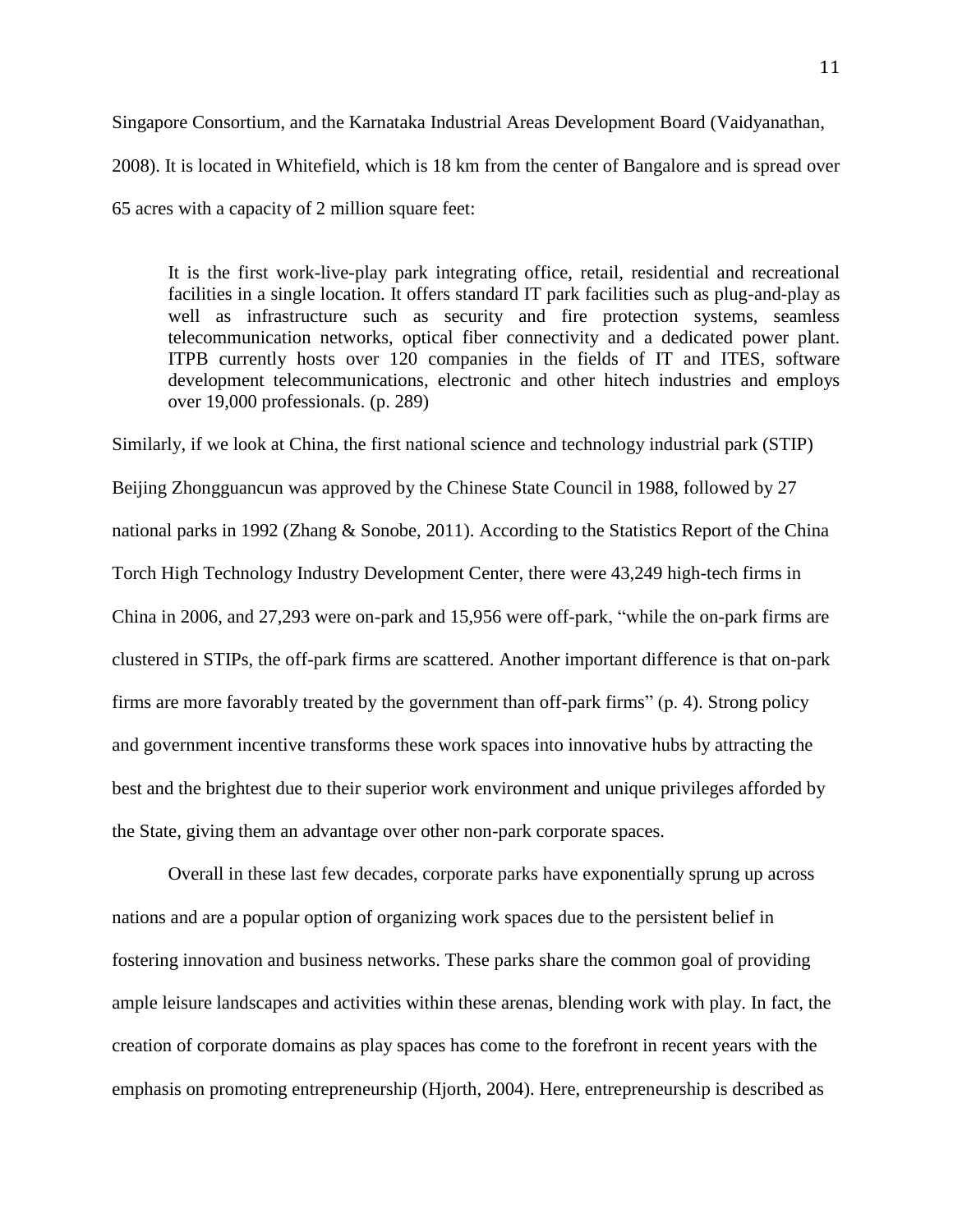"forms of organizational creativity" and "tactics of creating space in managerially determined places" (p. 414). There is a strong correlation between creativity and entrepreneurship and an understanding that open leisure spaces are conducive to facilitate such outcomes.

Yet, birthing of such creative spaces is far from easy. Given the trend of public-private partnerships in shaping space, there is a challenge in fostering genuine leisure spaces within sponsored and corporatized realms (Loukaitou-Sideris & Banerjee, 1993). For instance, downtown plazas have become a common public-private initiative to web leisure and labor in urban spaces.

Downtown rebuilding efforts not only change a city's skyline but also transform its urban form. A distinctive feature of the new downtown is the variety of open spaces created through private enterprise: plazas, paseos, gallerias, roof gardens, and arcades. Seemingly they are amenities for downtown office workers, corporate clients, tourists, and conventioneers. These spaces, though private owned are by agreement, available for public use and presumed to be in the public domain. (Loukaitou-Sideris & Banerjee, 1993, p. 1)

These 'negotiated plazas' in places such as San Francisco and Los Angeles have been examined and are found to be sanitized, predictive spaces instead, given the risk-averse nature of corporations. There is a lack of creativity and control in the design of such spaces, having thereby a potentially adverse effect on entrepreneurship and innovation. There is a curtailing of architectural freedom in creating spaces that cater to the ambiguities, potentialities and improvisational aspects of human action as planners get to decide the details. This freezing of corporate space into predictive styles is not surprising given the tendency of corporations to imitate success through replication. Also, these spaces are furnished for specific user groups and demographics, mainly white-collar workers, negating a diverse user group that can lend inspiration to corporate activity.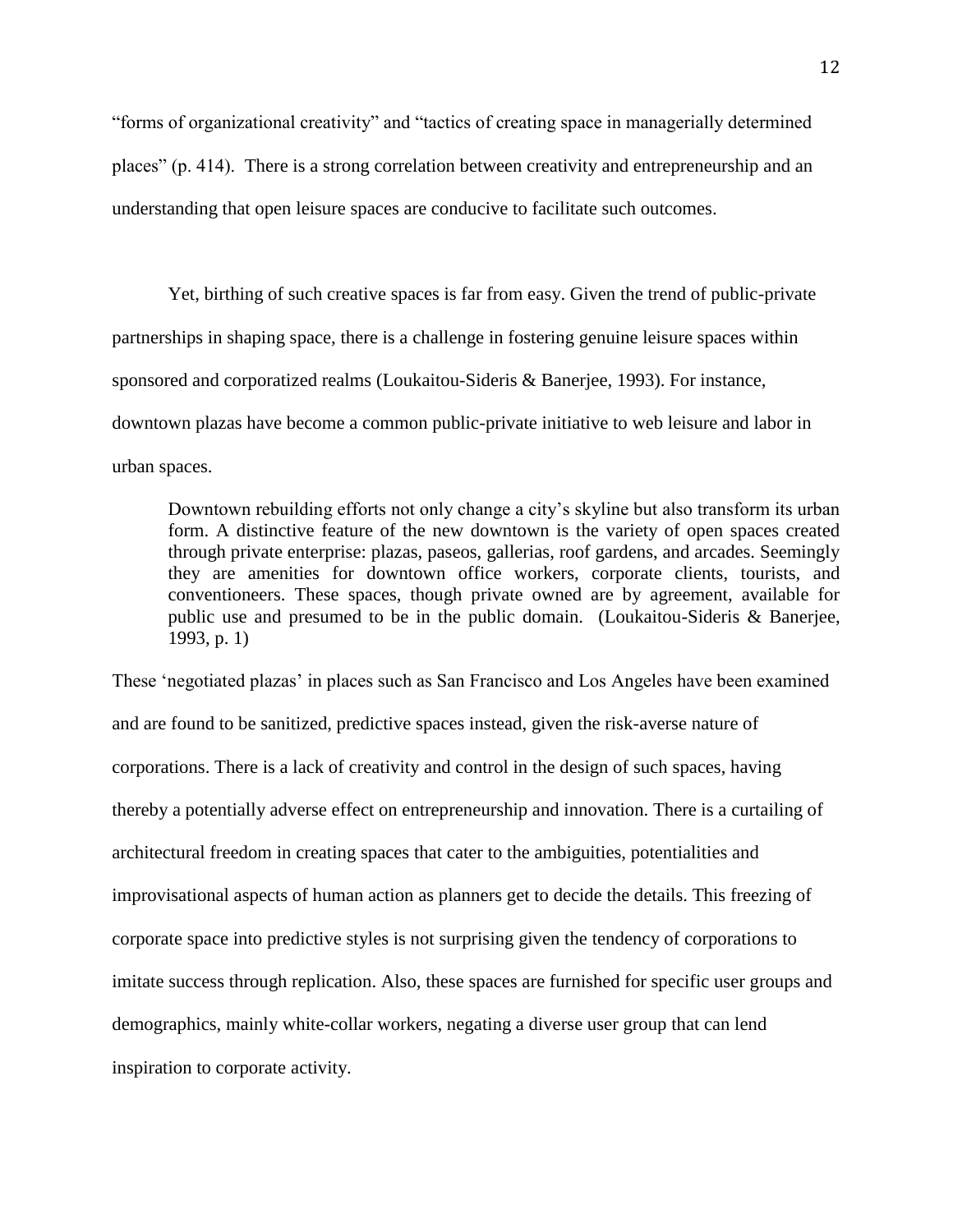This can be attributed to the fact that the goals of commercial and corporate developers are similar everywhere, and these are the goals expressed and served through design. Indeed it is clear that increasingly a great deal of attention is given to developing a certain mood for the space, to promoting a theme-park –type setting, to packaging and advertising the product, and finally to managing and maintaining the theme park environment. The planning and development of a modern downtown office complex is not unlike what is involved (on a grander scale) in the planning and design of Disney World or Universal Studio. (Loukaitou-Sideris & Banerjee, 1993, p.11)

To conclude, in spite of studies indicating weak linkages between innovation and corporate park spaces, there continues to be a growing preference of such leisure spaces for companies to stay at the forefront in this global economy. Part of the persistent appeal is due to the continued belief that they foster a more inclusive organizational culture and shared facilities enable policy and practice. However, the materializing of such spaces remains a challenge. Partly, this is due to the innate nature of corporate entities that are driven by narrow visions of profit and are in general risk-averse. Partly, this is due to the habit of replicating the known and established industry park models, thereby resulting in the disneyfication of work spaces, defeating the very intent for creativity through spatial design. And partly this is due to the creative control in the hands of policy-makers and planners and less in the hands of the architect, leading to more predictive outcomes. Also, we need to expand our frame of reference when we investigate work spaces, going beyond the western model and incorporating the range of emerging market corporate parks which are yielding diverse outcomes due to specifics of the context such as policies, infrastructures, demographics, and market mechanisms.

We also need to re-examine assumptions of correlations of corporate leisure spaces with innovation, entrepreneurship, strategic networks and regional development. And as the postmodern life takes root which is driven by commuters, part-time workers and outsourcing, the relations of labor and leisure need deeper investigation. In the next section, new social media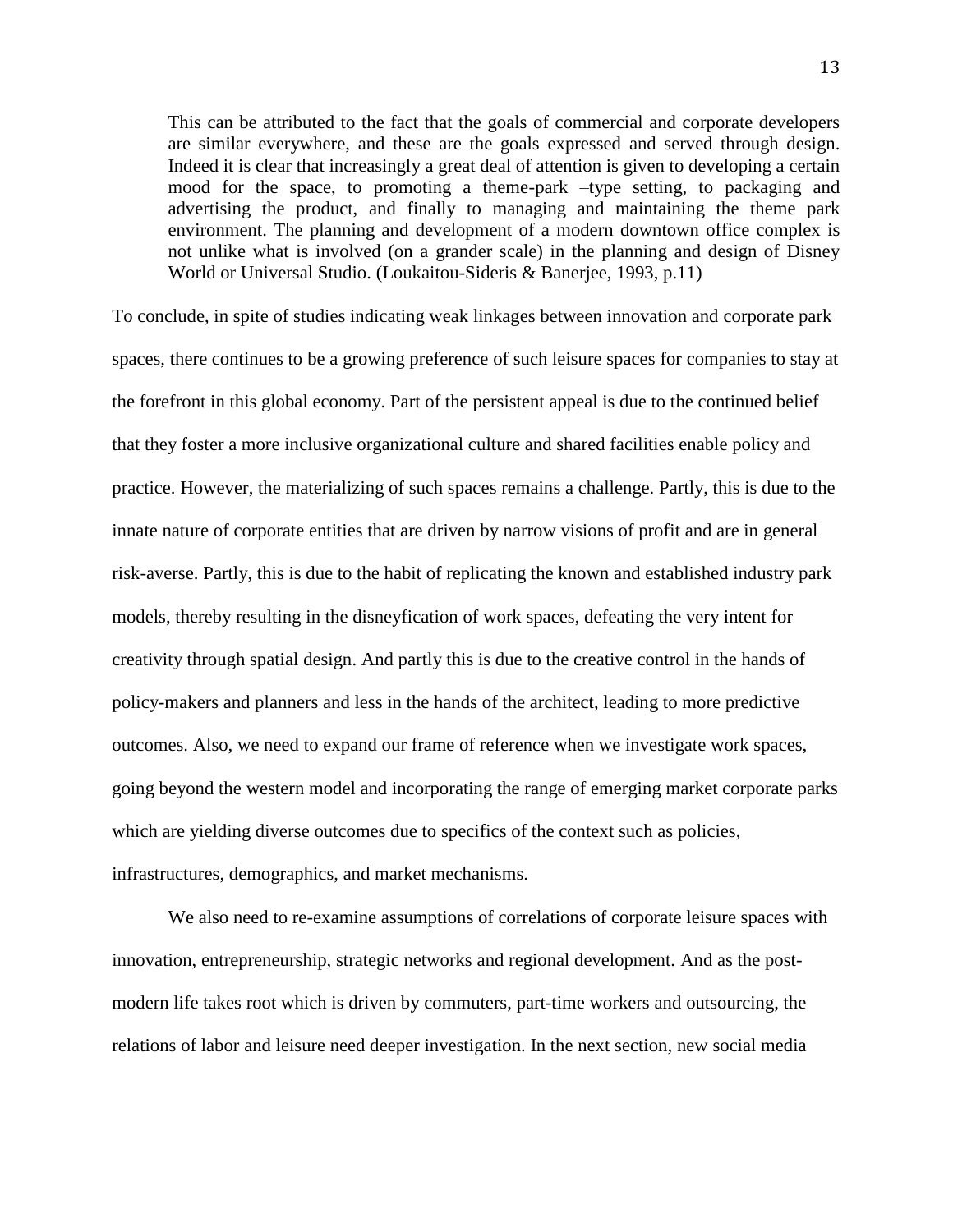platforms serve as new corporate spaces, extending these discussions on the design and usage of the contemporary work space for innovation, networks and development.

# **Virtual architectures of the corporate landscape**

New information and communication technologies (ICTs) offer new ways of spatializing living, working and playing. Leisure has been commonly associated with "constructs such as freedom, release, fun and choice; work with constructs such as compulsion, routine and restriction" (Guerrier & Adib, 2003, p. 1399).

These strong demarcations between work and play have been attributed, as mentioned above, as a product of the industrial age. The division of labor came with a division for leisure. Time and space have been specialized by this dichotomy; a case in point is the 5 day work-week and the leisure-oriented weekend. (Author, XXXX)

Spaces were clearly marked for work and for leisure. Leisure space was defined as that which was not work space or that which was in relation to or a product of work; the two were believed to not meet: "leisure and labor are two sides of man's shield; both protect him. Labor enables him to live; leisure makes the good life possible" (Woody, 1957, p. 4). This perspective has its roots far back, as evinced through Aristotle's pontifications on the relationship between these two domains, stating that, "we labor in order to have leisure" (in Rosenzweig 1985,p.31).

In recent times, these realms are entangling as people find ways to incorporate leisure in their work life and are compelled to work in their leisure time (du Gay, 1996). Conventional work patterns are being challenged through new media affordances (Author, 2011; Gershuny, 2005). For instance, digital platforms allow for the breaking away from the 9 to 5 work day by opening up possibilities for part-time and remote workers that are not indigenous to the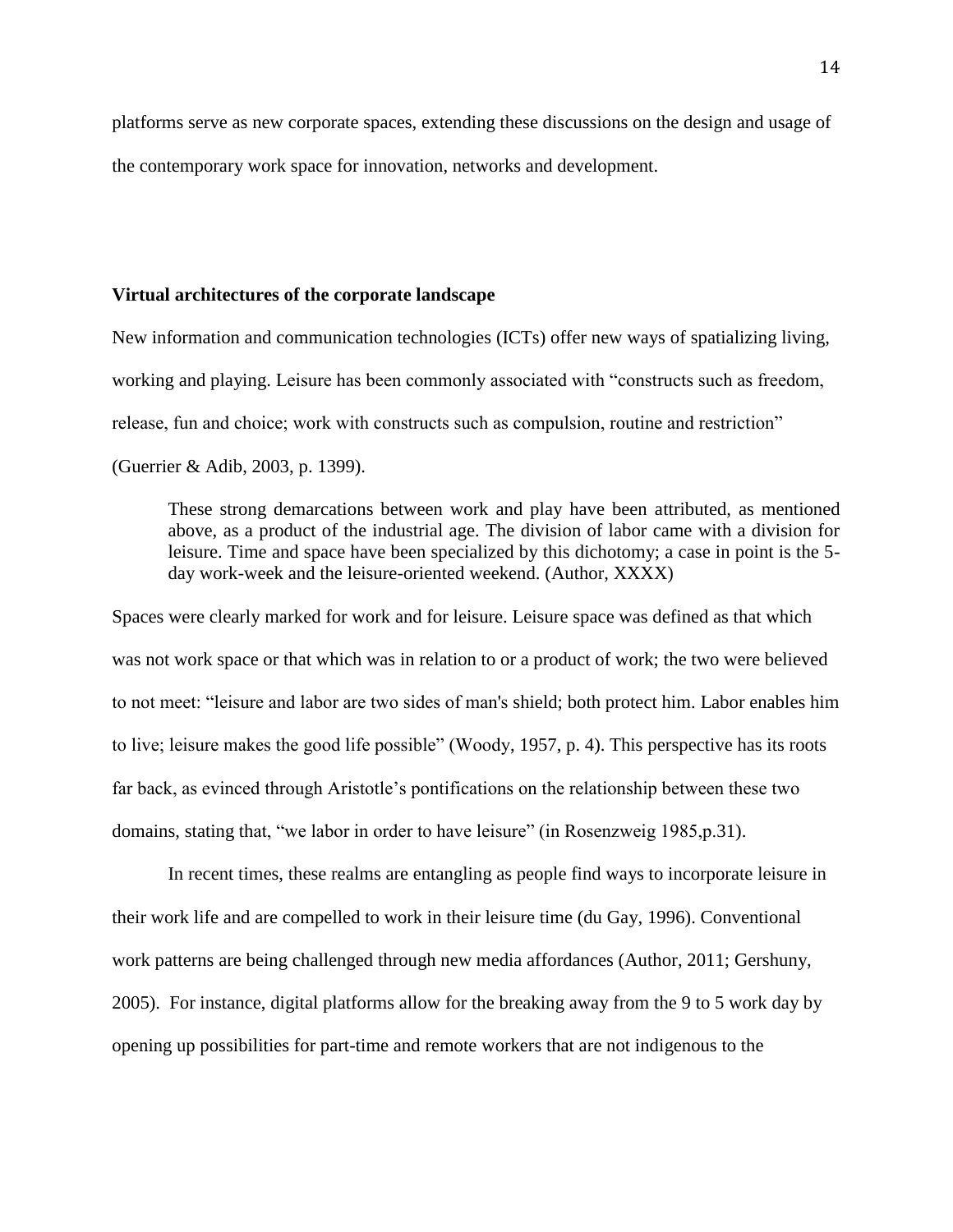company's location. This has given birth to the commuting, part-time and outsourcing work cultures.

We find ourselves in an era of busyness where the clear demarcation of spaces for work and for leisure has blurred with the rise of the 'thumb generation,' savvy netizens that are at the constant beck and call of their clientele and supervisors (Buckingham & Willett, 2006). Capitalistic notions of efficiency and productivity gain visibility through the likes of the Blackberry generation, paving way for a work culture that is immediate and constant. It is widely recognized that the pace of social life has changed significantly, some claim for the better and some for the worse (Wajcman, 2008). While these new technology spaces have allowed for the de-anchoring of the employee from the work place, it has entrenched the worker in the cycle of constant, albeit intermittent laboring (Gershuny, 2000). This culture of busyness facilitated to a great extent by new media technologies compels us to investigate its impact on the design of work space.

Also, new media spaces such as online communities, social network sites (SNS) and blogs are seen as new corporate spaces to create social capital, collaboration and bonding amongst employees in the work place (Gely & Bierman, 2007). Taking the United States as an example, it was found that social isolation at the workplace has in fact increased substantively since the 1980s with a marked decline of peer-support, "in 1985, about thirty-percent of people had at least one confidant among their co-workers. That proportion fell to eighteen-percent in 2004" (p.297). In fact, as more time is being spent at the workplace, new media tools have come to be seen as corporate spaces to foster employee social connectedness and community:

As Americans are marrying later, divorcing more often, and living alone more, work may be becoming the new center of American community, and we may be transferring our community ties from the front porch to the water cooler…There is hope that internet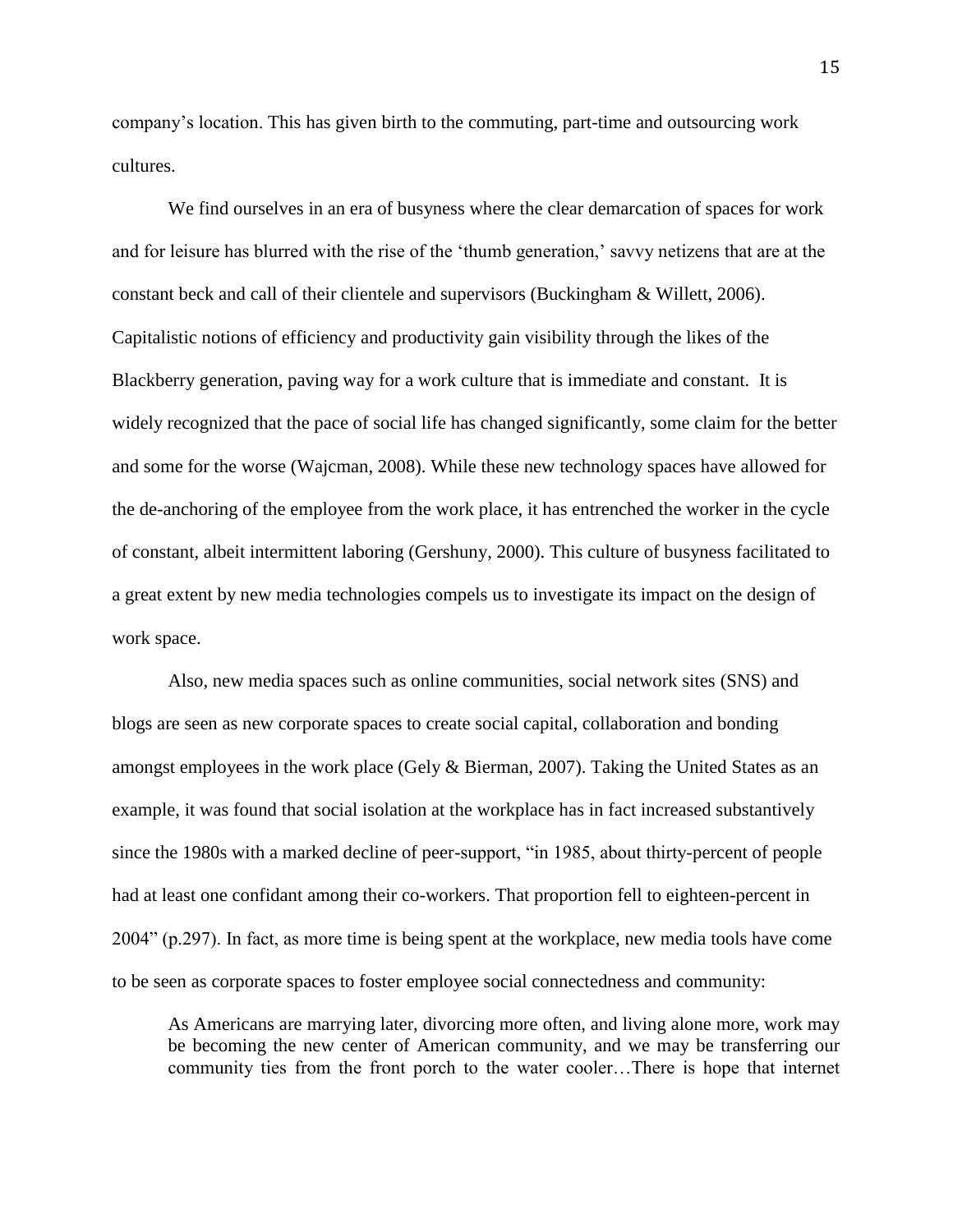technologies – and blogs in particular – can decrease social isolation in today's workplace by strengthening weak ties between co-workers. (p. 299)

There is much enthusiasm about the potential of SNS as a new corporate space (Kaupins & Park, 2011; Leader-Chivee & Cowan, 2008). Through these digital platforms, employees are expected to reach out and connect with one another, facilitate a collaborative corporate culture, make business processes more efficient through outsourcing and recruiting, improve employee training and general communication across the workplace. They can also offer opportunities for employees to demonstrate their intellectual capital and become visible to the management and can gauge employee motivation and satisfaction faster and be able to respond quicker to labor unrest. Specifically, Twitter has gained much attention as a new means for corporations to improve project tracking, for employees to connect and collaborate, and for improved awareness of knowledge and expertise among employees (Rapoza, 2009). Furthermore, there is hope that a strong organization culture that sustains loyalty to the company brand can be enabled through the usage of these tools. Apple is an excellent case in point where its blog and Facebook Group called Apple Students have demonstrated tremendous success in maintaining a fan base, pushing the boundaries of what is possible in the branding of a company. Overall, the focus here is on creating enhanced knowledge management and sharing, connectivity, and a common and potentially 'cool' corporate culture.

Yet, while corporations and businesses in general across board are creating an online presence through social media, there is deep concern about security and leakage of company secrets (Hermann, 2006). For instance, most companies in the Fortune 500 are taking advantage of the opportunities of Facebook. However, if we delve deeper, this is taking place at a peripheral level as corporations are posting mainly news releases and mission statements, being very careful of the nature of information being shared within these spaces (McCorkindale, 2010).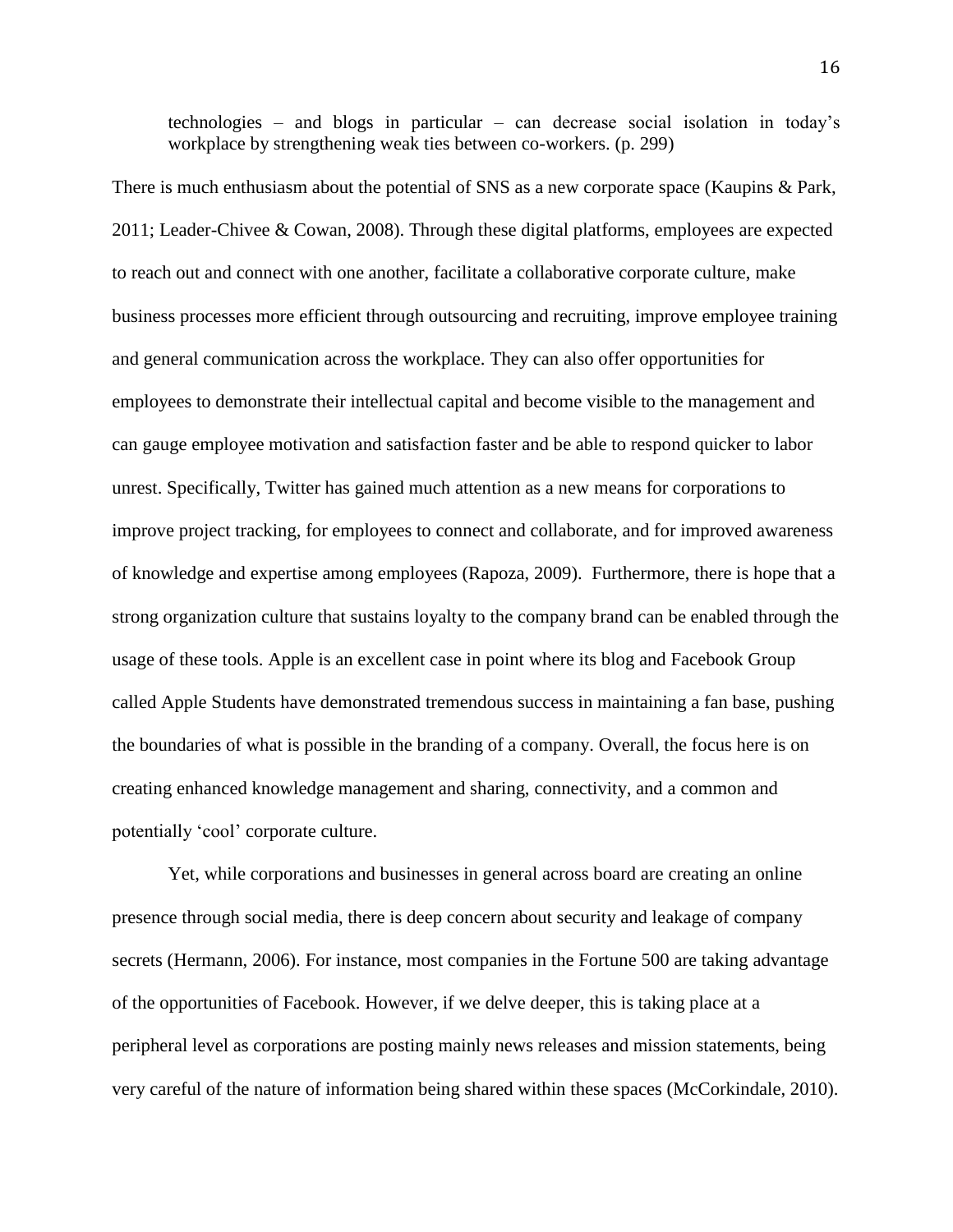More than three-quarters of these Facebook pages did not have any recent news or updates in the mini-feed. Also, a 2007 study found only 37 of the Fortune 500 companies maintained corporate blogs, most embracing the conventional one-way communication strategy (Cho & Huh, 2010). In 2008 and 2009, phishing attacks soared to 164% on social networking sites and in a survey of senior marketing executives, almost 20% of them reported being victims of online scams and phishing attacks aimed at hijacking their company's brand names.

Hence, while SNS are seen as important in the shaping of a new business culture and seen as a decentralized and emancipative space for labor (Castells, Hardt, & Negri, 2001), there are undoubtedly challenges. After all, "new information and communication technologies are not only instruments to improve communication and cooperation between workers, they also introduce new ways to control and divide labor. Second, the capitalist mode of production is characterized in a fundamental way by the contradiction between competition and cooperation" (Hermann, 2006, p. 65). Hence organization networking is highly moderated and monitored within what constitutes as corporate 'walled gardens,' protective enclaves for corporate activity. Of course, there are cultural and national differences that need to be noted, reminding us of the role culture plays in the shaping of organizational space:

Specifically, 65% of employees in Europe report that their everyday work life includes social networking. In contrast to the United States, more large companies than small and medium enterprises (SMEs) in Europe use social media tools. Large companies focus on internal social networks while SMEs use more external social networking tools. In general, two-thirds of employees in Europe feel that their companies are more transparent and more open because of the adoption of social networks. By country, Germany has the highest adoption rate and Great Britain the lowest. (McGrath, 2010, p.14)

Also, the Web 2.0 has opened up a new avenue for employees and employers to connect,

creating a new and diverse labor pool:

Technological advances in everything from product design software to digital video cameras are breaking down the cost barriers that once separated amateurs from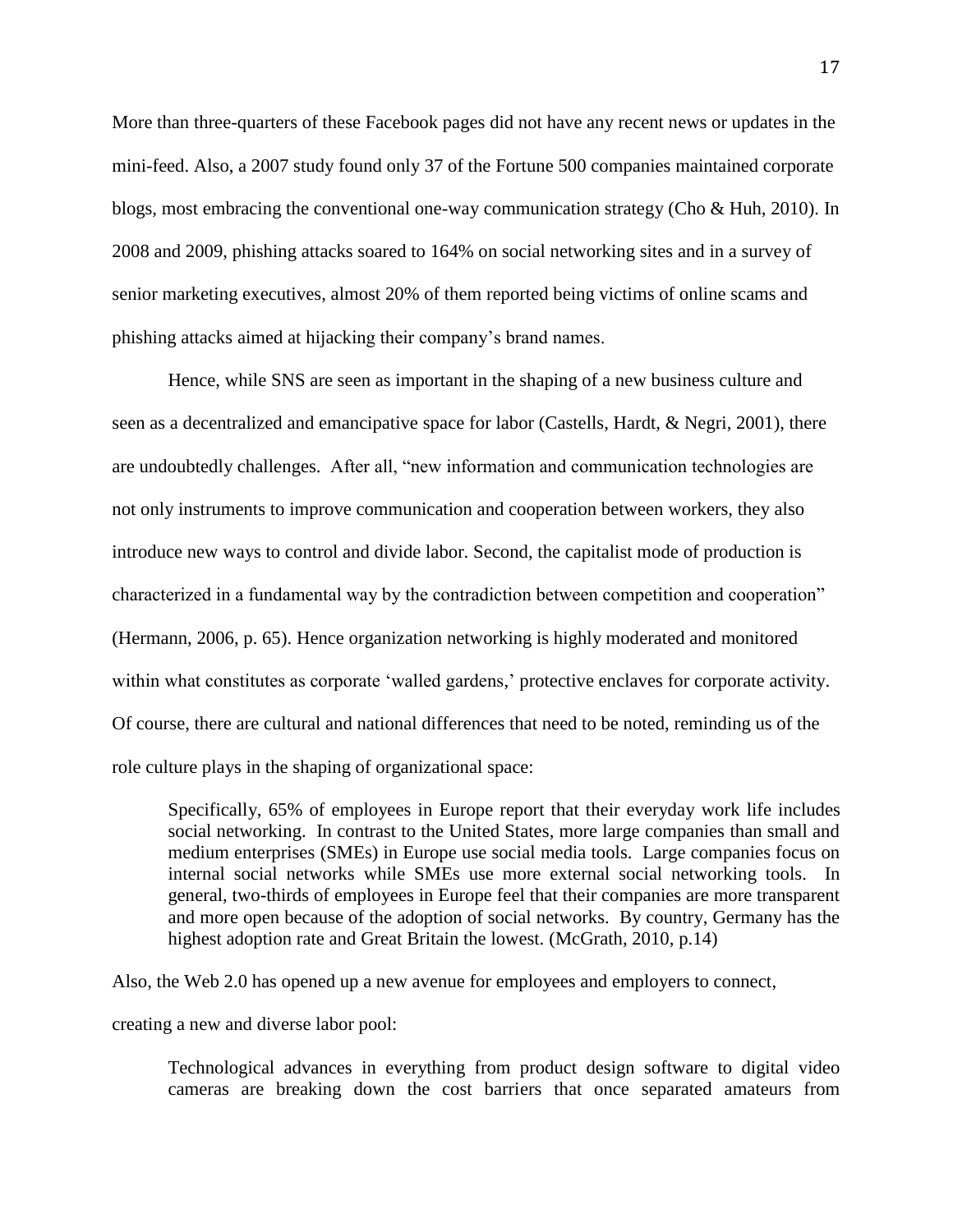professionals. Hobbyists, part-timers, and dabblers suddenly have a market for their efforts, as smart companies in industries as disparate as pharmaceuticals and television discover ways to tap the latent talent of the crowd. The labor isn't always free, but it costs a lot less than paying traditional employees. It's not outsourcing; it's crowdsourcing. (Howe 2006, p. 2)

This trend however is looked upon skeptically by some concerned about the creation and mobilization of 'digital sweatshops' and 'Netslaves' where employees can be exploited for their free or cheap labor (Terranova 2000).

As the middle class expands, as choices increase, and mobility and access widens through new technologies, expectations on the type of labor people are willing to engage in have begun to shift. Emphasis is placed on being 'authentic' to oneself by creating coherence between our work and leisure lives (Guerrier & Adib 2003). In this perceived individualistic age, "people are encouraged to 'know themselves', 'be themselves' and 'be true to themselves' especially through their leisure activities" (p.1401). In fact, the ideal 'job' is now constructed around its proximity to leisure, stimulating personal satisfaction. Corporations are now seeing the benefits of leisure to enhance innovation and creativity at the workplace (Author, 2012b). The main difference between the industrial and the digital age in its perspective of leisure is that in the former, leisure was to supplement labor while the latter recognizes that leisure is interwoven with labor.

# **Concluding reflections: Corporate leisure spaces materially and virtually**

The underlying rationale to structure corporate spaces materially through business parks or virtually through social media platforms is to partly leverage on leisure to enhance innovation. There is a recognizable shift in the organization culture where the role of leisure spaces is reflective of current trends of corporations becoming more employee and customer driven. Expectations have changed, not just of clients but of employees themselves who see their labor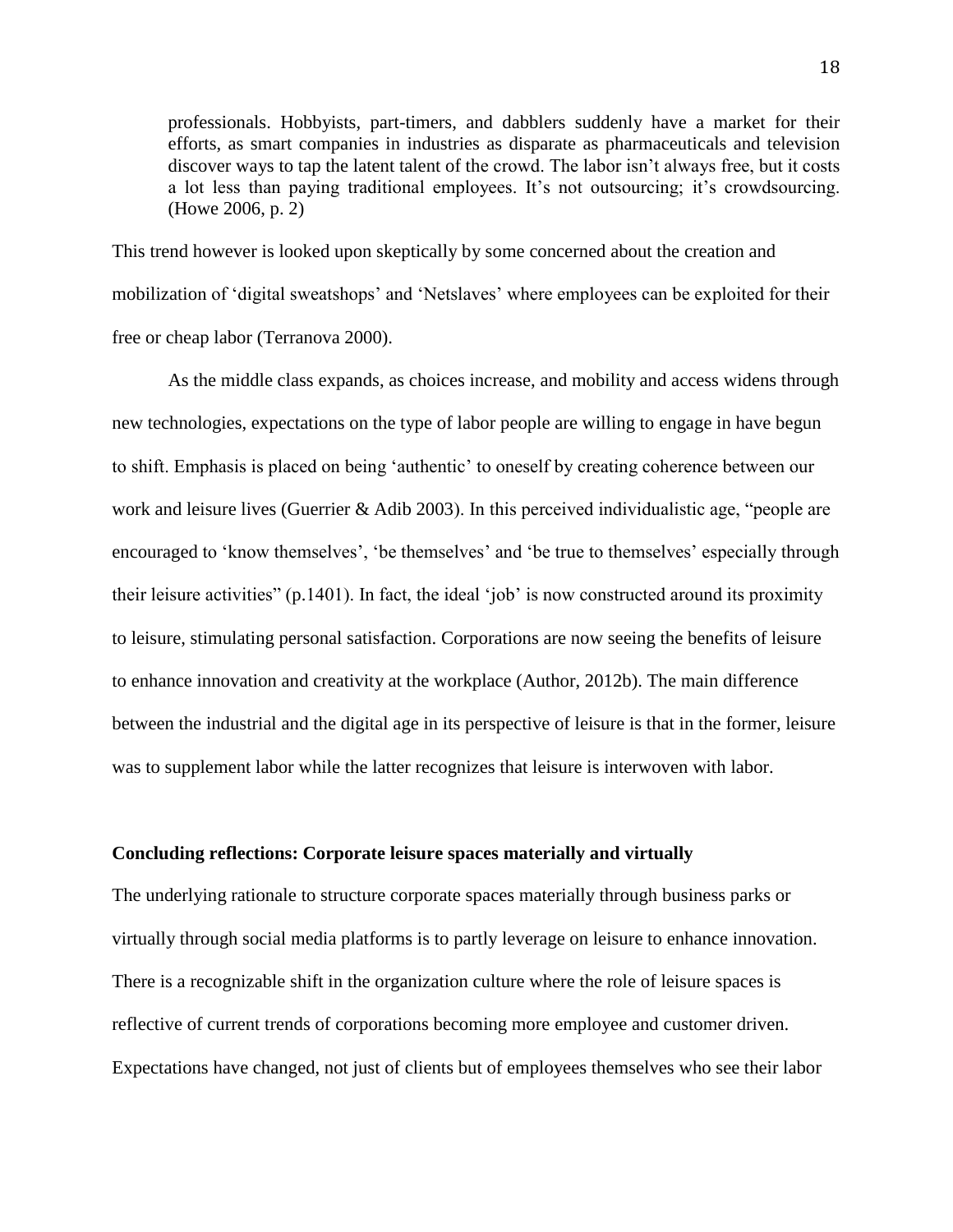and leisure activities as enmeshed and blurred. From initially rejecting such phenomena, businesses are now embracing and capitalizing on these blurred boundaries of work and play to maximize productivity and creativity in the work space, online and offline.

The belief that these shared, relatively unregulated and open spaces can foster creative out-of-the-box thinking has infused the architecting of such work spaces. After all, innovation is a way for businesses to remain competitive in this global and digital era. However, as we see with the evidence that has emerged from industry, technology, information and science parks as well as social network sites (SNS), the mere proximity of companies within a concentrated space does not necessitate novel knowledge production. In fact, there can be surprisingly low levels of knowledge circulation within these so called incubators of ideas. Partly this is to do with the need to protect company ideas from leaking out. The struggle to balance cooperation and competition is very much part of how the market functions. In this climate where the clustering of corporations has intensified due to the post-modern working life and by information and communication technologies, it has become even more pronounced a challenge. Hence, we see 'walled gardens' emerge; granting freedom within protective and monitored enclaves seems to become more the norm, compelling us to be more critical of these so-called open corporate spaces be it a company FaceBook page or cafes within these techparks.

Another expectation that seems to prevail from these relatively new corporate spaces is the hope that clustering of businesses will foster strategic networks. We see this in the vigor and exponential growth of corporate blogs, online communities and twitter accounts to the proliferation of information parks around the world. Yet, it is seen that the formation of networks does not materialize unless other factors such as policy initiatives, special facility privileges, government intervention, market conditions and the like collate to influence the effect of this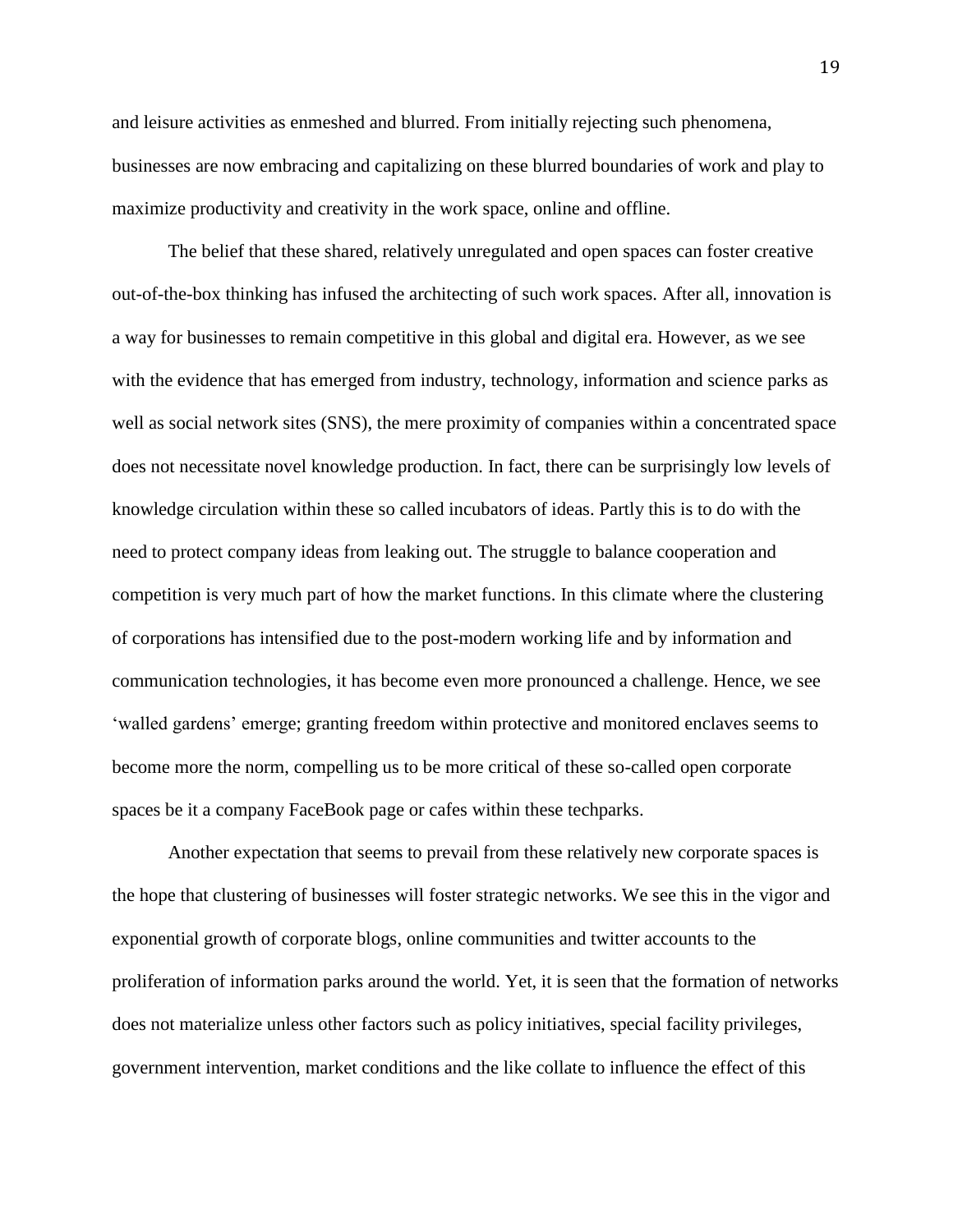clustering on networks. The Silicon Valley is a good case in point; so are initiatives online such as Microsoft's embracing of new media platforms for internal sharing of ideas. These have been deliberative and carefully thought out efforts that have also been dependent on the specificities of the context. In general however, the success of clustering in emerging markets is less to do with proximity and more to do with the concentration of facilities in the midst of conditions that are generally starved of good infrastructures, giving them a disproportionate advantage.

In spite of these findings, we see the persistence and growth of such corporate spaces. These spaces serve as symbolic environments of expertise that allows a nation to define itself within the domestic and global market. Partly it is to attract talent and create a safe and communal environment in an age of dislocation and social isolation and fragmentation. And lastly, we need to pay close attention to how these walled enclaves relate to their outside environments and larger regional contexts and the ways in which they negotiate and make transparent what constitutes as corporate and public space. There is much concern that genuine public space is being lost as corporations commercialize and Disneyfy common public grounds. This is seen with the rise of advertisements and data sales within SNS and with downtown plazas becoming corporatized public grounds. Overall, we need to give credence to the fact that online and offline corporate spaces are transforming and responding to a new organization culture that is driven by new expectations, economies, technologies and global events. We also need to situate digital appropriations of leisure spaces such as blogs and SNS as extensions of efforts that have been well underway historically in creating clustered network spaces and leisure domains to enhance productivity and innovation. Leisure space has come to the foreground for the shaping of corporate spaces. We need to approach this phenomenon in a more integrated and holistic way, giving weight to a range of social and business enactments online and offline.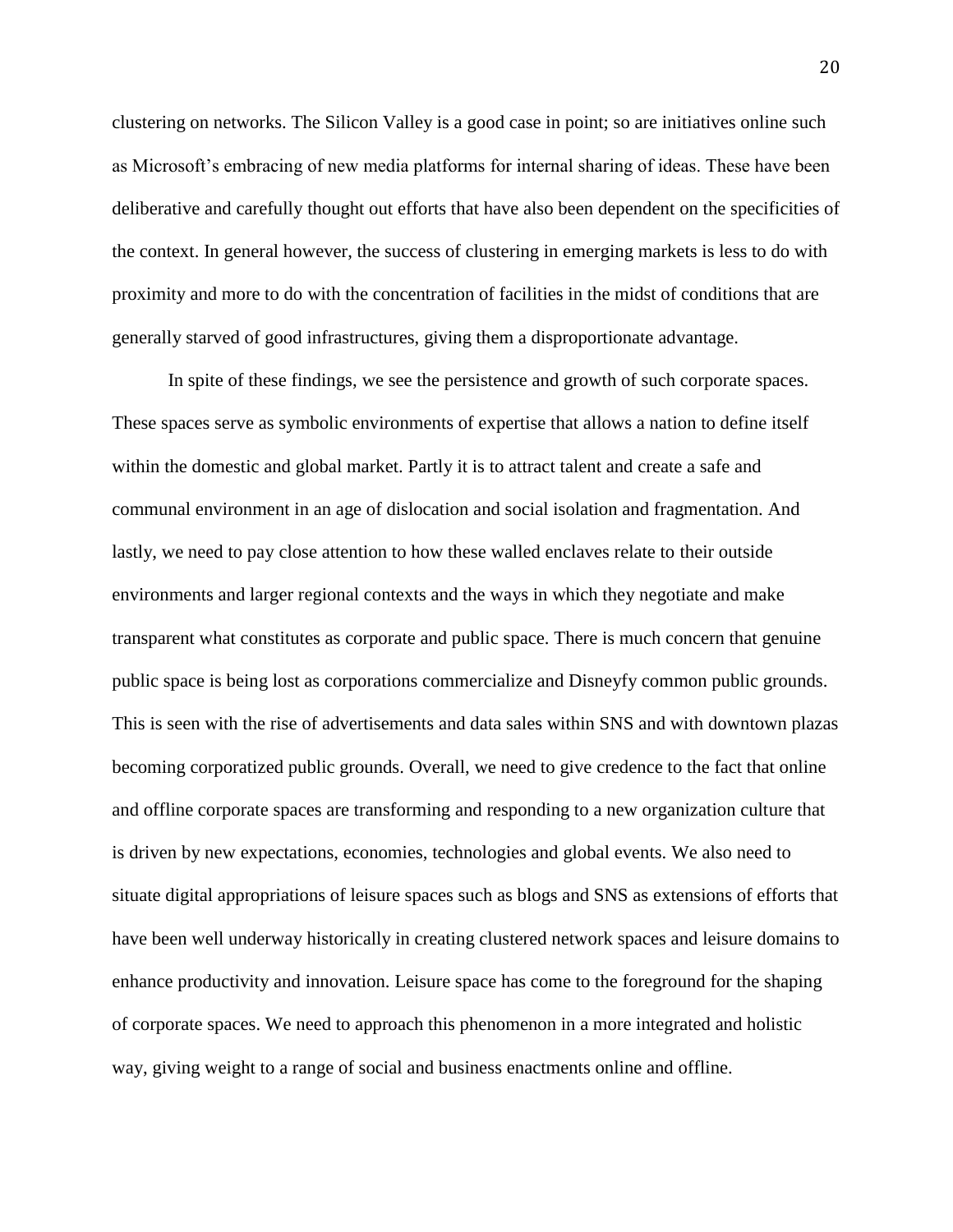# **Word count**: 7494/ 8000

# **References**

Buckingham, D., & Willett, R. (2006). *Digital generations: Children, young people, and new media.* Routledge.

Castells, M., & Hall, P. (1994). *Technopoles of the world*. London: Oxford University Press.

Castells, M., Hardt, M., & Negri, A. (2001). *Empire*. Cambridge, MA: Harvard University Press.

Cho, S., & Huh, J. (2010). Content analysis of corporate blogs as a relationship management tool. *Corporate Communications An International Journal*, 15(1), 30-48.

Chang, (June 19, 2006). Behind the glass curtain: Google's new headquarters balances its utopian desire for transparency with its very real need for privacy. *Metropolis Magazine*. Retrieved on February 10, 2012 from website: <http://www.metropolismag.com/story/20060619/behind-the-glass-curtain>

Daskalaki, M., Starab, A., & Imasa, M. (2008). The 'parkour organisation': Inhabitation of corporate spaces. *Culture and Organization*, 14(1), 49–64.

Du Gay, P. (1996). *Consumption and identity at work*. London: Sage.

Felsenstein, D. (1994).University-related science parks-'seedbeds' or 'enclaves' of innovation? *Technovation,* 14(2), 93-110.

Freudenheim, M. (January 14, 2012). Digitizing health records, before it was cool. *New York Times,* Retrieved on February 10, 2012 from website: [http://www.nytimes.com/2012/01/15/business/epic-systems-digitizing-health-records-before-it](http://www.nytimes.com/2012/01/15/business/epic-systems-digitizing-health-records-before-it-was-cool.html?pagewanted=all)[was-cool.html?pagewanted=all](http://www.nytimes.com/2012/01/15/business/epic-systems-digitizing-health-records-before-it-was-cool.html?pagewanted=all)

Fried, J. (December 5, 2010). Why the office is the worst place to work. *CNN Opinion*, Retrieved on February 10, 2012 from website: [http://articles.cnn.com/2010-12-](http://articles.cnn.com/2010-12-05/opinion/fried.office.work_1_office-equipment-work-head-hits?_s=PM:OPINION) [05/opinion/fried.office.work\\_1\\_office-equipment-work-head-hits?\\_s=PM:OPINION](http://articles.cnn.com/2010-12-05/opinion/fried.office.work_1_office-equipment-work-head-hits?_s=PM:OPINION)

Gely, R., & Bierman, L. (2007). Social isolation and American workers: Employee blogging and legal reform. *Harvard Journal of Law and Technology*, 20(2), 288-326.

Gershuny, J. (2000). *Changing times: Work and leisure in post-industrial society*. Oxford: Oxford University Press.

Goldstein, H.A., & Luger, M.I. (1990). Science/technology parks and regional development theory. *Economic Development Quarterly*, 4(1), 64-78.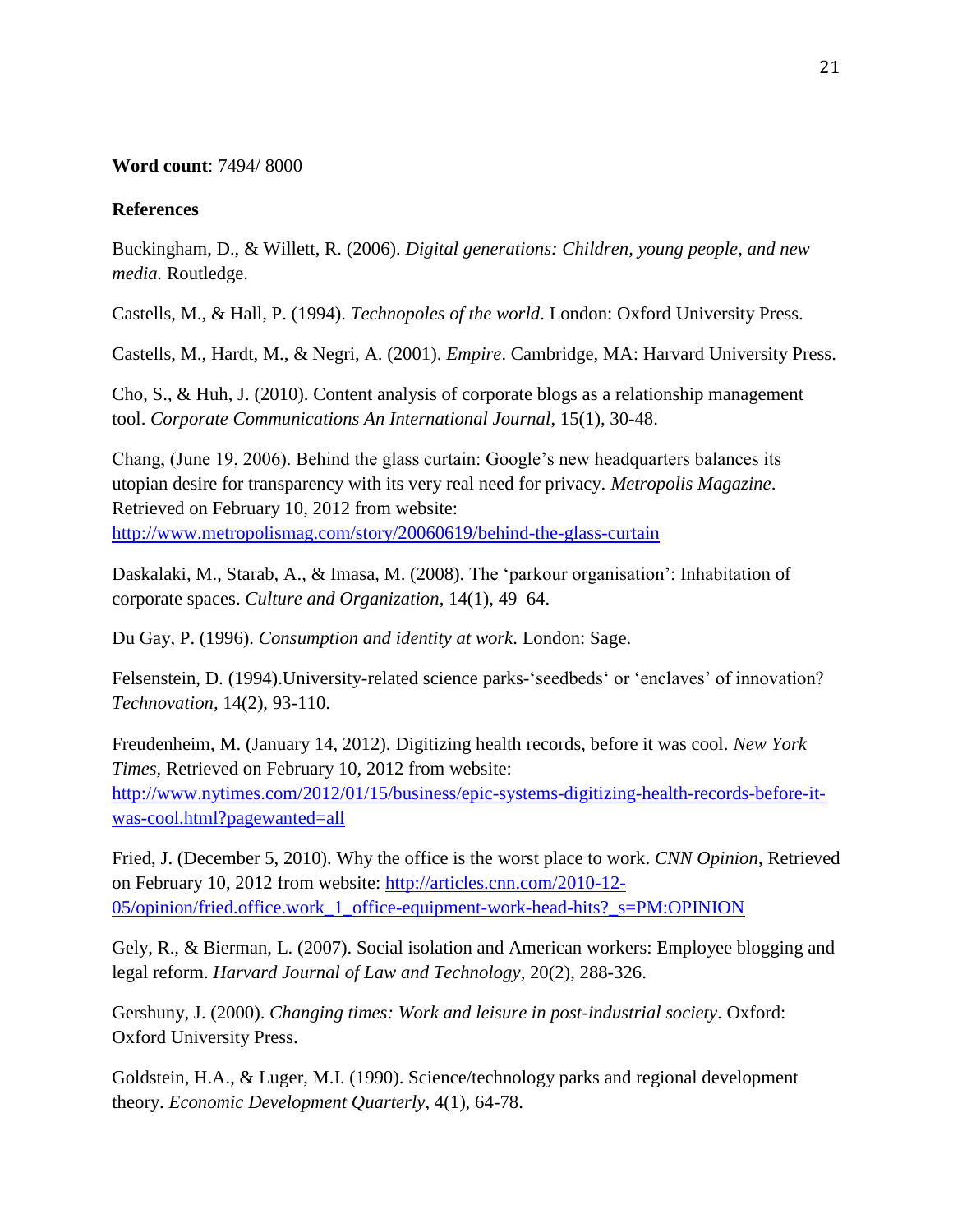Guerrier, Y., & Adib, A. (2003). Work at leisure and leisure at work: A Study of the emotional labour of tour reps. *Human Relations*, 56 (11), 1399-1417.

Guillen, M.F. (1997). Scientific management's lost aesthetic: architecture, organization, and the Taylorized beauty of the mechanical. *Administrative Science Quarterly*, 42(4), 682–715.

Henley, N. (1977). *Body politics: Power, sex and non-verbal communication*. Englewood Cliffs, NJ: Prentice-Hall.

Hermann, C. (2006): Laboring in the network. *Capitalism Nature Socialism*, 17(1), 65-76.

Hjorth, D. (2004). Creating space for play/invention-concepts of space and organizational entrepreneurship, *Entrepreneurship & Regional Development: An International Journal*, 16(5), 413-432.

Howe, J. (2006). Howe J (2006) The rise of crowdsourcing. *Wired Magazine*. Retrieved on February 10, 2012 from website: [http://www.wired.com/wired/archive/14.06/crowds\\_pr.html](http://www.wired.com/wired/archive/14.06/crowds_pr.html)

Homans, G. (1950). *The human group.* New York: Harcourt Brace and World.

Kaupins, G., & Park, S. (2011). Legal and ethical implications of corporate social networks. *Employee Responsibility and Rights Journal*, 23, 83–99

Kihlgren, (2003). Promotion of innovation activity in Russia through the creation of science parks: The case of St. Petersburg (1992–1998). *Technovation*, 23, 65–76.

Kjerulf, A. (2009). *Happy hour is 9 to 5: Learn how to love your job, create a great business and kick butt at work.* Jyllands-Posten,Kjerulf.

Leader-Chivee, L., & Cowan, E. (2008). Networking the way to success: Online social networks for workplace and competitive advantage. *People Strategy*, 31(4), 40-46.

Loukaitou-Sideris, A., & Banerjee, T. (1993).The negotiated plaza: Design and development of corporate open space in downtown Los Angeles and San Francisco. *Journal of Planning Education and Research,* 13(1), 1-12.

Legge, K. (2005). *The rhetorics and realities of HRM*, Aniversary Edition. London: Palgrave.

Massey, D., Quintas, P., & Wield, D. (1992). *High tech fantasies: Science parks in society, science and space.* Routledge, London.

Mayo, E. (1933). *The human problems of an industrial civilization*. New York: MacMillan.

McCorkindale, T. (2010). Can you see the writing on my wall? A content analysis of the Fortune 50's Facebook social networking sites. *Public Relations Journal*, 4(3).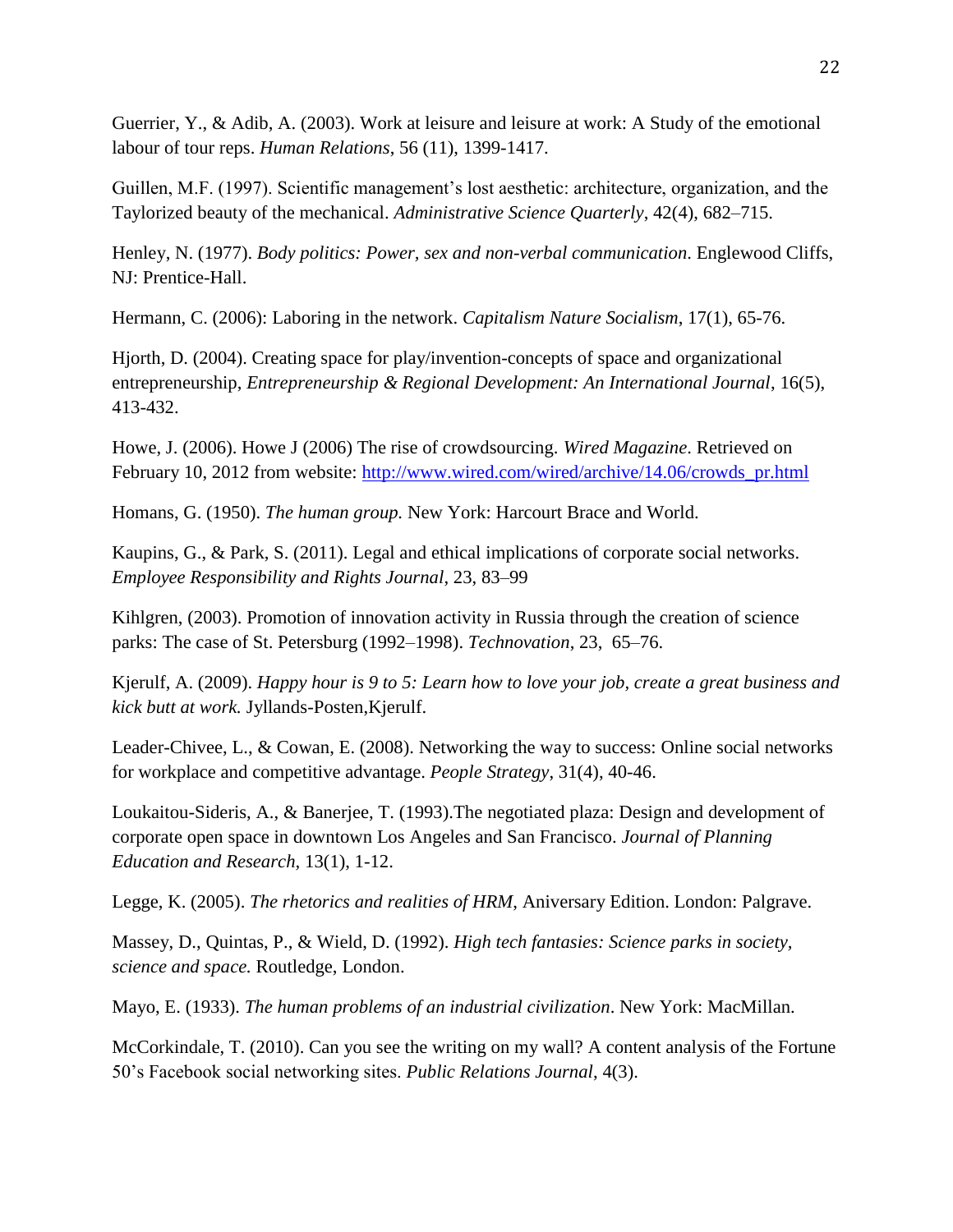McGrath, L. C. (2010). Adoption of social media by corporations: A new era. *Business and Economic Review,* 13, 14-19.

Rapoza, J. (2009). Social skills. *eWeek,* 26(10), 14-20.

Saxenien, A. (1996). *Regional advantage: Culture and competition in Silicon Valley and Route 128.* Cambridge, Mass: Harvard University Press.

Schor, J. (1991). The overworked American: The unexpected decline of leisure. New York: Basic Books.

Sommer, R. (1983). *Social design: Creating buildings with people in mind*. Englewood Cliffs, NJ: Prentice-Hall.

Terranova, T. (2000). Free labor: Producing culture for the digital economy. *Social Text*, 18(2), 33-58.

Papp, R. (1998) Alignment of business and information technology strategy: How and why? *Information Management*, 11(4), 6-11.

Phillimore, J. (1999). Beyond the linear view of innovation in science park evaluation: An analysis of Western Australian technology park, *Technovation*, 19, 673–680.

Urry, J. 1995. *Consuming places.* London: Routledge.

Rosenzweig, R. (1979). Middle-class parks and working-class play: The struggle over recreational space in Worchester, Massachusetts 1870–1910, *Radical History Review*, 21, 31–46.

Vaidyanathan, (2008). Technology parks in a developing country: The case of India. *Journal of Technology Transfer*, 33, 285–299.

Vedovello, C. (1997). Science parks and university-industry interaction: Geographical proximity between the agents as a driving force. *Technovation*, 17(9), 491–502.

Wajcman, J. (2008). Life in the fast lane? Towards a sociology of technology and time. *The British Journal of Sociology,* 59(1), 60-77.

Woody, T. (1957). Leisure in the light of history. *Annals of the American Academy of Political and Social Science*, 313(1), 4-10.

Zhang, H., & Sonobe, T. (2011). Development of science and technology parks in China, 1988– 2008. 5(26), *Economics: The Open-Access, Open-Assessment E-Journal*.

 $\overline{a}$ 

<sup>1</sup> [http://www.aiachicago.org/special\\_features/2011DEA/awards.asp?appId=318](http://www.aiachicago.org/special_features/2011DEA/awards.asp?appId=318)